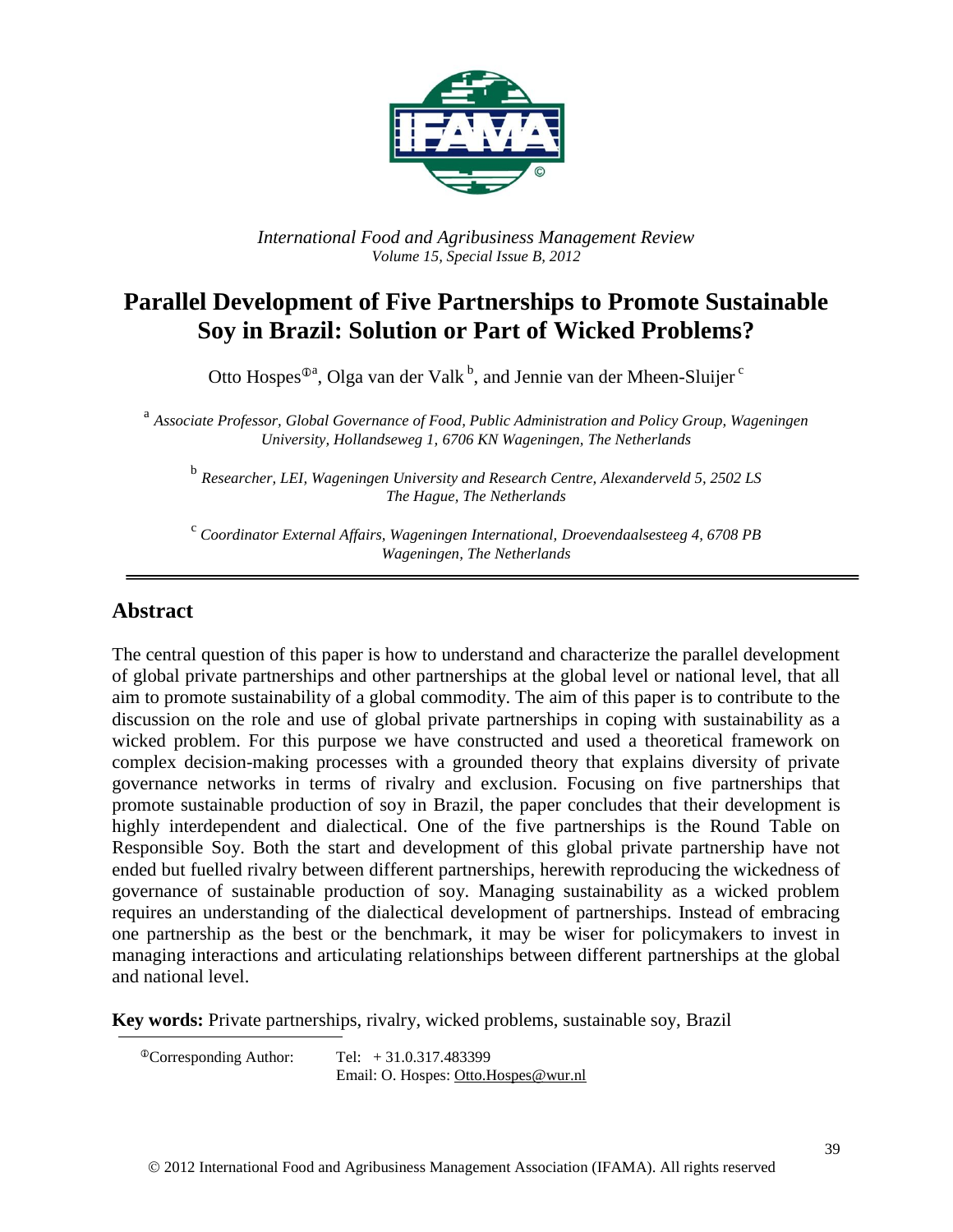### **Introduction**

Sustainability has been called an example of a special kind of problem: wicked problems (Batie 2008; Peterson 2009). Wicked problems are 'dynamically complex, ill-structured, public problems. The causes and effects are extremely difficult to identify and model; wicked problems tend to be intractable and elusive because they are influenced by many dynamic and political factors as well as biophysical complexities' (Batie 2008, 1176). Peterson (2009) considers sustainability as a wicked problem because it is 'complex, ill-defined, messy and unsolvable in any traditional sense' (p.71). In this paper we want to highlight two other dimensions of sustainability as a wicked problem: first, sustainability is a wicked problem because 'there is no definitive formulation of what the problem is' (Rittel and Weber 1973, 161). The problem of sustainability has something to do with lack of congruence between environmental, social and economic values, institutions and practices that explain more or less irreversible, processes of environmental degradation, social exclusion and, or economic decline. However, it is difficult to define and agree on what the problem exactly is, where the problem starts and what the scale of the problem is. Second, sustainability is a wicked problem because there has been an explosion of organizations and authorities at local, national and international levels to discuss and solve sustainability but at the same time little agreement on what formal and/or informal rule systems should define and direct sustainability (Rosenau 2003). The search for sustainability is characterized by 'double dynamics' of governance : 'actors not only deliberate to get favorable solutions for particular problems, but while deliberating also negotiate new institutional rules, develop new norms of appropriate behavior and devise new conceptions of legitimate political intervention' (Hajer 2003, 175-176). In other words, sustainability can be characterized by parallel processes of institutional proliferation and emergence of institutional voids.

One of the worldwide controversies on sustainability involving business, civil society and government actors, is about negative environmental and social effects of the production and expansion of global agricultural commodities, like soy, palm oil, wood, coffee, etc. Typically, different views exist on the relative weight and importance of negative effects and to what extent they outweigh positive effects. Also, there is no consensus on the extent to which negative effects can be attributed to production and expansion. Whilst knowledge and information on cause-effect relationships is still evolving or outright contested, actors from different spheres and different places have organized multi-stakeholder consultations to discuss how to promote sustainable production. Sharing concerns or desires on sustainability, they gradually realized that they were part of a very complex global system, glued together by multiple chains of production, trade and consumption of a global commodity.

### *Global Private Partnerships*

The 1990s and even more so the 2000s have been the era characterized by the emergence of new forms of global governance in the field of sustainable production of global commodities like palm oil, soy, wood, coffee, etc. Whereas the UN Sustainability Summit of Rio in 1992 marked the beginning of many public-private partnerships to address sustainability concerns, it were typically business and civil society actors who manifested themselves as new authorities to govern sustainability of global commodities through private partnerships (Glasbergen 2008; Hospes 2011; Schouten and Glasbergen 2011). Seeing that national governments were hesitant to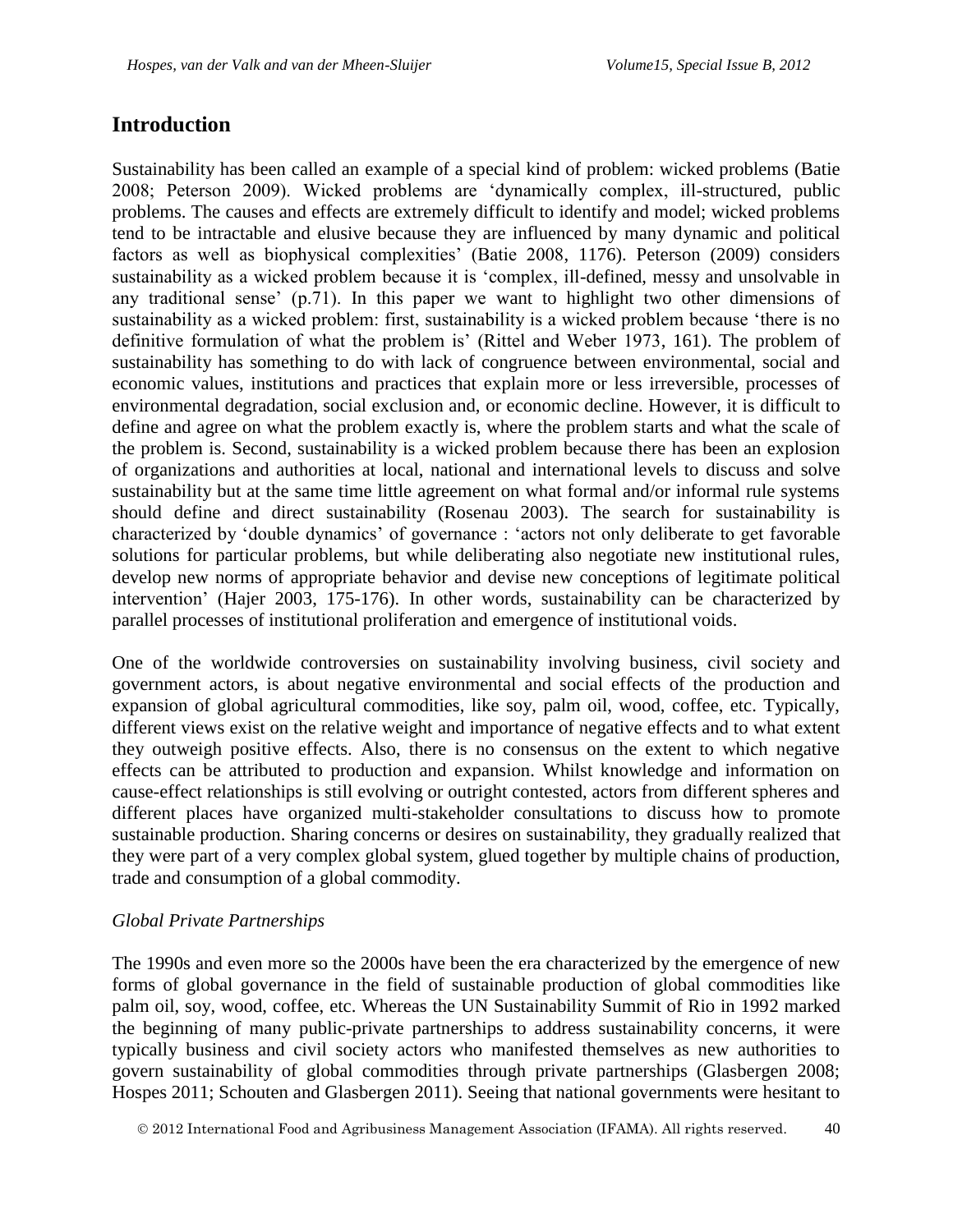develop global sustainability standards to direct producers and business of global commodities on pathways to sustainability, business and civil society actors began to organize themselves at different levels and in different countries to prepare the development of sustainability principles and criteria. They developed network-based polities or institutional arrangements and began to organize non-territorialized representation of stakeholders and stakeholder groups from different parts of the world. With a view to establish widely shared principles and criteria for sustainability rules and to become accepted as a new authority to develop such rules, the early developers of global private partnerships or networks tried to be inclusive in at least two ways: to include as much as possible of stakeholders from different spheres and places in the process of developing global principles and criteria and to develop as comprehensive as possible a set of sustainability principles and criteria.

Global private partnerships can be defined as new authorities or institutional arrangements to manage or at least cope with sustainability as a wicked problem. The rise of these partnerships can be seen as answering the call of Rosenau (2003) for 'innovative partnerships between different actors to reverse ecological decline in the early decades of the new century' (p. 28). However, the rise and development of these partnerships have neither been easy nor uncontroversial. First, business and civil society actors not only come from different places and spheres but also have different missions and concerns are inspired by values that may be hard to reconcile, and last but not least, may join or leave the process of consultation at different times. Second, for different reasons business or civil society actors may consider other organizational or regulatory initiatives at the global or national level as either more effective or legitimate in promoting sustainability. This means that some kind of rivalry may exist between global private partnerships and other partnerships at global or national level, calling themselves networks, coalitions or alliances.

The aim of this paper is to contribute to the discussion on the role and use of global private partnerships in coping with sustainability as a wicked problem. For this purpose we want to describe the parallel development of global private partnerships and other partnerships, coalitions or networks, that all aim to promote sustainable production of a global commodity. Our main question is: how to understand and characterize this parallel development? Our specific questions are: to what extent and how is the start of a global private partnership affected by other, parallel initiatives? Does the development of global principles through multi-stakeholder consultation end or rather feed rivalry between a global private partnership and other partnerships, coalitions or networks? Does the global private partnerships emerge as the benchmark or rather as one of the forms of governance to generate and implement sustainability principles and criteria for a territory or category of people?

To describe and analyze interactions through time between different partnerships and their principles or programs, we will construct and use a theoretical framework. The framework is a combination of the 'rounds model' that has been coined by Teisman (2000) to analyze complex decision making processes, and a grounded theory that explains diversity of private governance networks in terms of rivalry and exclusion (Smith and Fishlein 2011).

The empirical and analytical part of this paper will focus on the emergence and development of the Round Table on Responsible Soy (RTRS) as a global private partnership and four other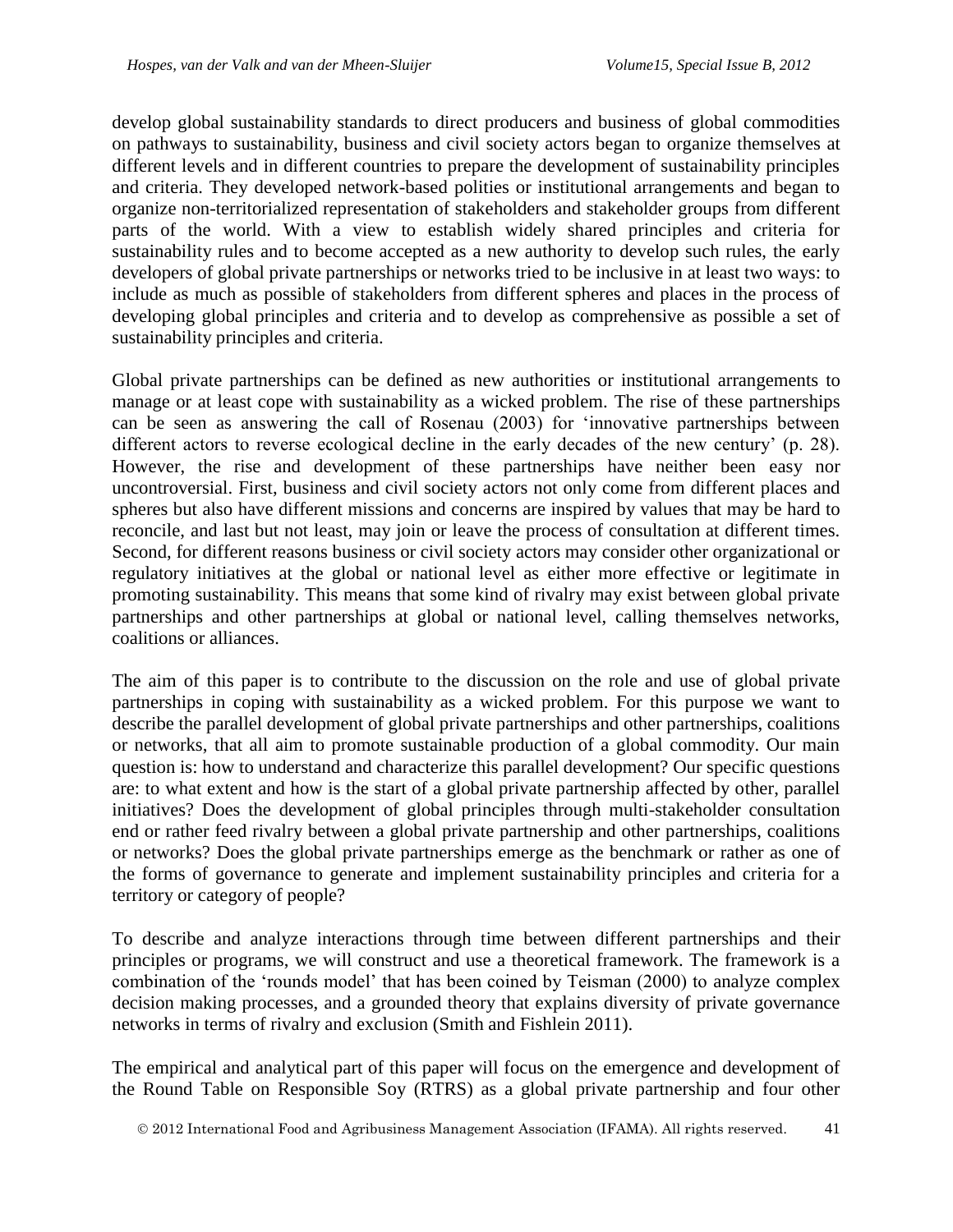organizational and regulatory initiatives that started before or after the formal launch of this global private partnership: the Soy Platform of Brazil, the Basel Criteria, the Soy Moratorium and Soja Plus. As far as the locus of soy production is concerned, we will concentrate on global and national organizations or agreements that are of importance for production of soy in Brazil, as the second largest producer of soy in the world.

Our empirical data are based on semi-structured interviews with different business, civil society and some government actors in Brazil and the Netherlands as part of evaluation research in 2006 (Hospes 2006; Hospes et al. 2009; Hospes 2010) and in 2011 (Valk et al. 2012); participatory observation of the authors at national and international conferences organized by the RTRS; and desk study of minutes of board meetings and meetings of the General Assembly of the RTRS. Appendix 1 provides a detailed and chronological overview of the sources and methods used to describe the parallel development of the five partnerships directed at the promotion of sustainable soy and the interactions between them.

In the next section we will present our theoretical framework. Thereafter, as a background note, we will briefly introduce soybean production and the Forest Code of Brazil. We will then analyze three rounds of interactions between different partnerships, principles and programs of business and civil society actors, that all are directed at promoting sustainable soy in Brazil. In the final section we will draw some conclusions and present some methodological ideas and policy suggestions for studying or supporting the development of partnerships.

## **Theoretical Framework**

To analyze complex decision making in societies that are confronted with network structures, Teisman (2000) distinguishes three models. The first one is the phase model. A key assumption underlying this model is that decision-making can be neatly divided into distinctive stages of formation, adoption and implementation of policy. Another assumption is that a focal actor adopts a dominant definition of the solution to a problem. The phase model is a planning model, but is not very useful to analyze decision-making processes of actors involved in geographically wide and socially diverse networks.

The second model is the stream model. This model is based on the idea that policy making consists of three parallel streams: a stream of problem definitions, a row of solutions and a series of political commitments. According to this model, major policy changes can only occur if these streams become linked, that is, when problem statements, solutions and political commitments of different actors coincide and fit at one moment in time. This model comes much closer to reality, but fails to acknowledge interactions between actors through time and the actor as a processor of (particular versions of) the three streams.

The third model is the rounds model. This model is focused on interactions between different actors (individuals, groups or collective entities) in and through time. In contrast to the phase model, this model assumes that many actors are involved in decision making, not just a focal actor. In contrast to the stream model, this model assumes that every actor involved in decision making will introduce his or her own perception of relevant problems, possible solutions and political judgment. Like the phase model, the rounds model adopts a time perspective: a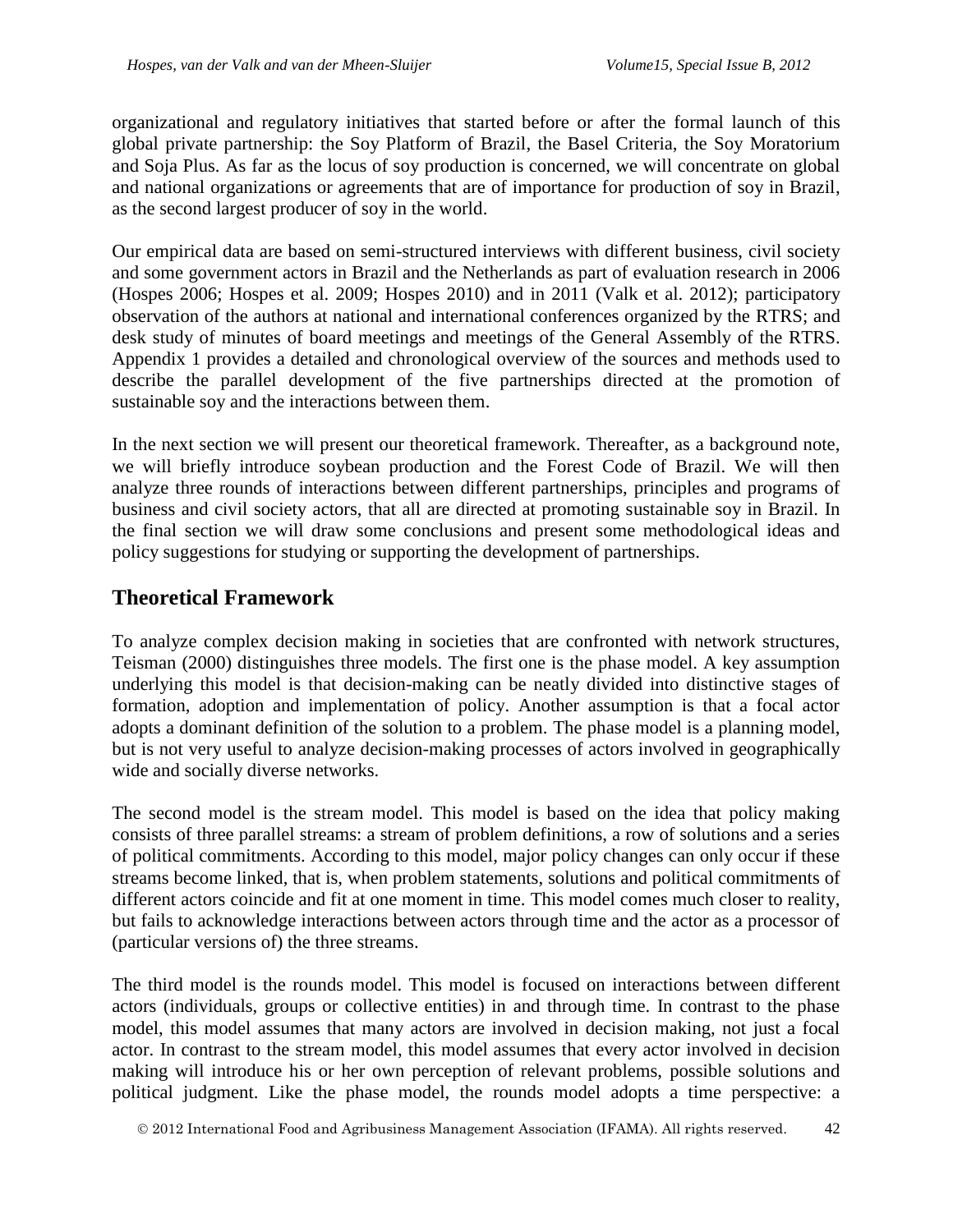distinction is made between different time periods. However, these periods are not characterized in terms of the distinctive stages of the phase model but by more or less controversial decisions that mark the beginning and end of a 'decision making round'. Much more than the stream model, the rounds model is focused on interactions among different actors, or the wicked character of these interactions: during one period or round, one actor may consider a proposal or activity as part of policy implementation. This same proposal or activity may be conceived as part of policy development by another actor. Also, one actor may consider his proposal or activity as a solution to a problem whereas another actor may conceive this proposal or activity as the beginning or cause of a problem.

The rounds model has been mainly used to analyze interactive decision-making in public policy and public-private partnerships in western countries (like the Netherlands, UK, Canada) in the domains of resource management, spatial planning or environmental assessment (Edelenbos and Klijn 2005; Howlett 2007; Klijn and Teisman 2003; Kørnøv and Thissen 2000). Howlett (2007), for instance, used the rounds model to explore policy chronologies of decision-making processes. He examined activities and interaction in five domains between government and NGO actors during different rounds of public policy making in Canada. Calling for further investigation and elaboration, his analysis found that both governmental and NGO activity vary greatly over rounds in terms of intensity and that NGO activity in particular appeared to be driven by opposition to proposed bills.

Given the network-like character of global private partnerships and the many actors and interactions involved in decision-making, we think that the rounds model is also extremely useful to describe and analyze interactions and decision-making processes at these partnerships. However, to make the model more suitable to describe interactions between different partnerships, we propose to redress a flaw in the model and use a theory that explains diversity and competition between different networks.

The rounds model focuses on interactions between actors but assumes that actors remain where they are. The study of Smith and Fishlein (2011) on rivaling private governance networks, however, shows that we cannot assume that all actors are remaining engaged with one particular network all the time but may shift from one to another, or even leave one initiative to start a new one. The rounds of decision-making can be seen as a game of musical chairs, with actors moving around the chairs and deciding to sit or leave the game when the music stops. Actors may switch from one negotiation space or rule-making process to another. They observe that, 'The impetus for creating a competing network most often stems from groups of stakeholders that are either excluded from the creation of the initial effort or feel disadvantaged by the course its development is taking' (Smith and Fishlein 2011, 514). Moreover, they argue that exclusion of actors from existing networks explains diversity of and competition between different organizations and networks. Finally, they conclude that competitiveness does not so much depend on specific rules but on the composition of an organization or network and the unique relation-specific resources and capabilities of this organization or network (ibid).

Combining the theory on rivalry of Smith and Fishlein with the rounds model of Teisman, we want to posit the following. Exclusion of actors from a decision-making process can be considered as the critical mechanism or event to explain both diversity of and rivalry between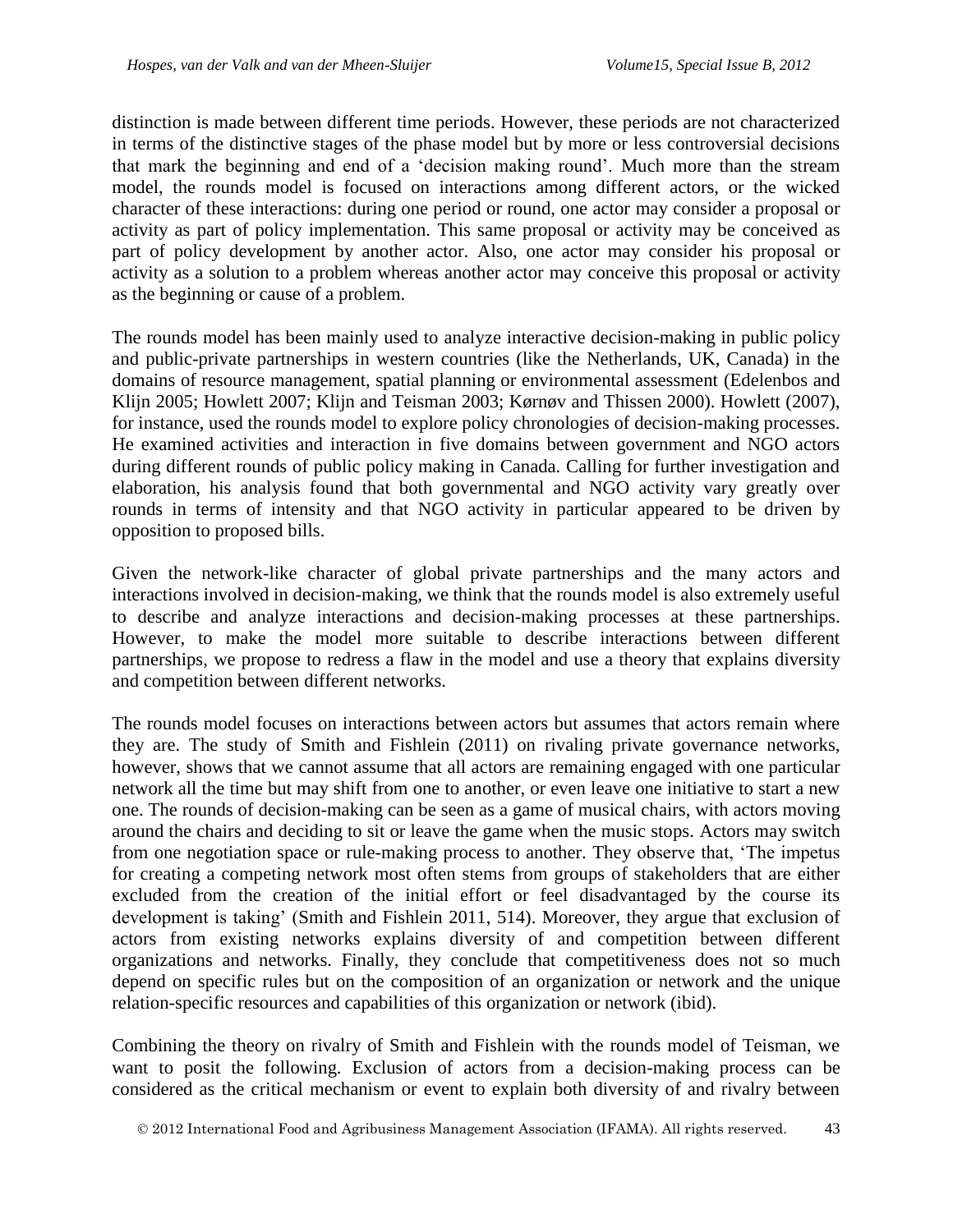different initiatives. Such exclusion can take place in different ways and for different reasons during different rounds of decision making. Actors may not have been invited at the very beginning of an initiative, or find it too hard to make their voice heard or vote count. Some may find an issue lacking on the agenda, others disagree with the adoption of specific principles and criteria. For different reasons, they may leave a network because they feel disadvantaged by the course of its development, and start a new initiative.

To further develop the theoretical argument on rivalry between different initiatives to explain diversity, we want to consider the scale of an initiative. Next to membership composition and specific rules, an initiative can be characterized in terms of scale. With the scale of an initiative, we mean the scale at which the initiators believe or assume that problems, norms and other solutions for (lack of) sustainability need to be negotiated and agreed upon. If an initiative to promote sustainable production of a commodity is defined at the global scale, then actors from all over the world can join the initiative and participate in decision-making processes, provided they have the means to do so. For those global commodities that are geographically concentrated in a few countries, this implies that producers have to cope with or see themselves confronted in a network with many foreign or international actors. If an initiative is defined at the national or local scale, then foreign or international actors are or can be excluded from membership and decision-making rounds.

# **Soybean Production and the Forest Code of Brazil**

 $\overline{a}$ 

Soybean is a multi-purpose crop and global commodity. It is used for production of feed, food and fuel. All over the world, the myriad uses of soybean have been discovered and developed by firms, researchers and government agencies in the fields of health, nutrition, food, agriculture and industry. Not surprisingly, soybean has been qualified as a 'miracle bean' (Both ENDS 2006; Prodöhl 2010).

Production of soybean is largely concentrated in the western hemisphere. The USA, Brazil and Argentina are the three main soy producers in the world (see Figure 1). These three countries are also world leaders in export. China is the major destination market: 59 percent of all traded soybean is imported by China, followed by the EU 27 (14 percent).<sup>1</sup>

Whereas the USA is the world's leading producer and exporter of soy, much of the sustainability debate has concentrated on Brazil, covering the largest part of the Amazon biome. The fear of rapid and irreversible deforestation of the Amazon biome as a result of agricultural expansion has been a key motive of international and national civil society organizations (like WWF, Greenpeace, the Brazilian Forum of NGOs and Social Movements for the Environment, the Amazon Working Group, etc.) to call for sustainable or responsible soy production to minimize negative environmental and social effects.

<sup>&</sup>lt;sup>1</sup> Until the second World War, China was the world's largest producer of soybean. In 1943 the USA took over is position and in 1974 Brazil's production also passed that of China (Shurtleff and Aoyagi 2007).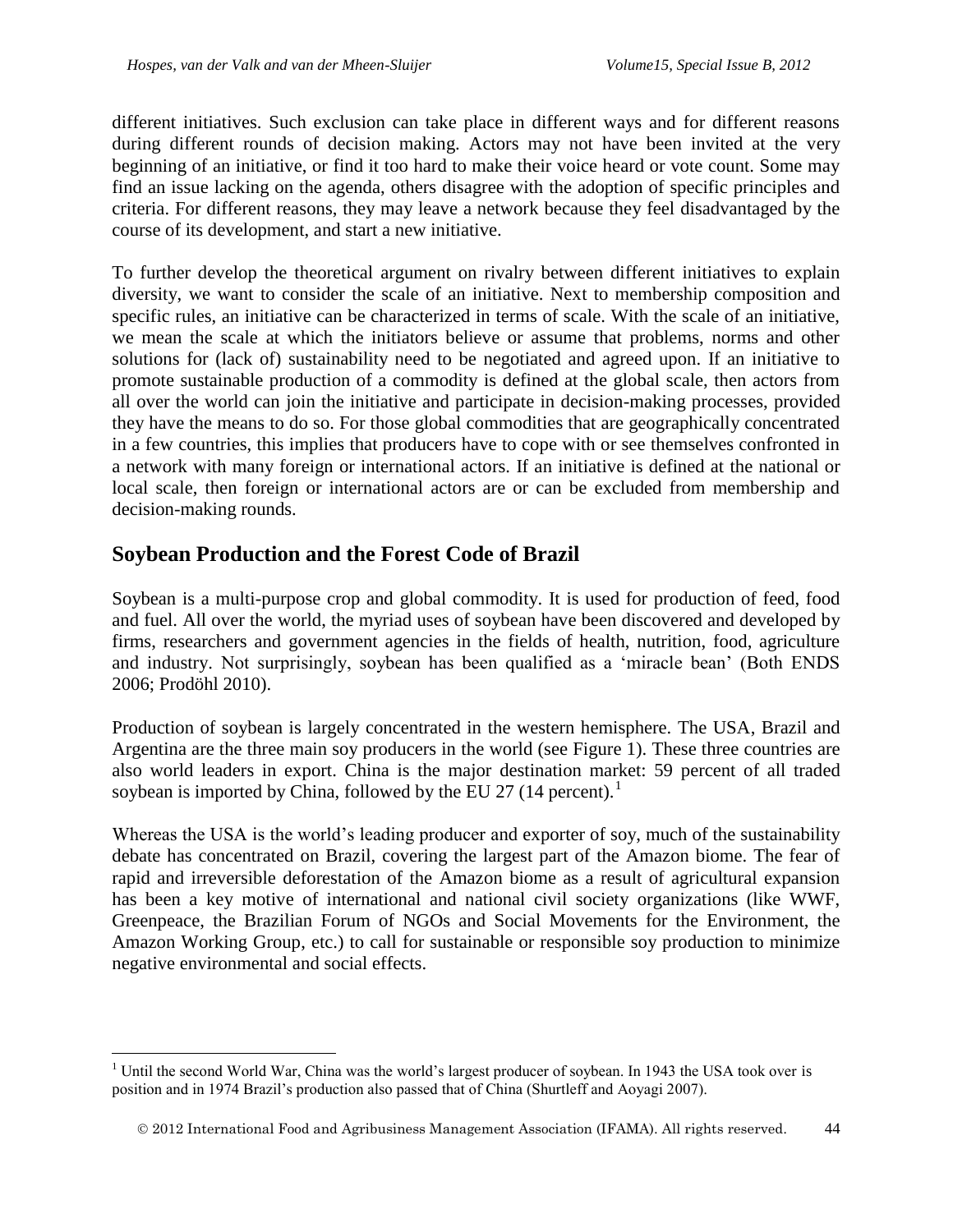

**Figure 1.** World soybean production 2010/2011 (in 1,000 MT) **Source.** USDA-FAS Table 07 Soybeans: World Supply and Distribution, downloaded September 20th of 2012 at http://www.fas.usda.gov/psdonline/circulars/oilseeds.pdf

These civil society organizations are not concerned about the lack of environmental law to regulate deforestation but rather the lack of compliance to such law and the political pressure of soy producers to soften the Brazilian Forest Code (Lima et al. 2011). This code sets limits on the amount that can be cleared within any plot of land. 'The 1965 Code (Law 4.771/65) was amended in 2001 (MP 2.1666/67), making it a legal requirement that 80% of each parcel within the Amazon biome must remain forested, which means that soy farming will be much less profitable here than in the Cerrado, where only 35% of native vegetation cover has to be retained' (ibid). In addition, the Brazilian Forest Code distinguishes Areas of Permanent Preservation (APP). These are vulnerable areas, such as riversides, hilltops, and steep slopes, where agricultural production and expansion is not allowed.

The Ministry of Environment of Brazil has concluded in several studies on deforestation in Brazil that poorly defined property rights form a major explanation of on-going deforestation and lack of compliance to the Forest Code of Brazil (Valk et al. 2011). These poorly defined property rights also form one of the main reasons why land conflicts persist at the agricultural frontiers in Brazil (Alston et al. 1996; Mueller et al. 1994).

In May 2011 the Brazilian Congress approved an amendment of the Forest Code, that would provide amnesty for illegally logged forest before 2008. This amnesty did not pass the Brazilian Senate. The senate, however, did accept a revision of the Forest Code in December 2011, that gives a long time (20 years) to large soy producers to comply with legal requirements and sets smaller margins for cultivation close to vulnerable areas (Valk et al. 2011).

Global private partnerships, and certainly the RTRS that requires soy producers to comply with applicable national legislation, can be seen as social mechanisms or designers of soft law to realize greater compliance to the Forest Code of Brazil. Second, they offer alternative and higher sustainability standards for soy production, certainly in case this code is watered down.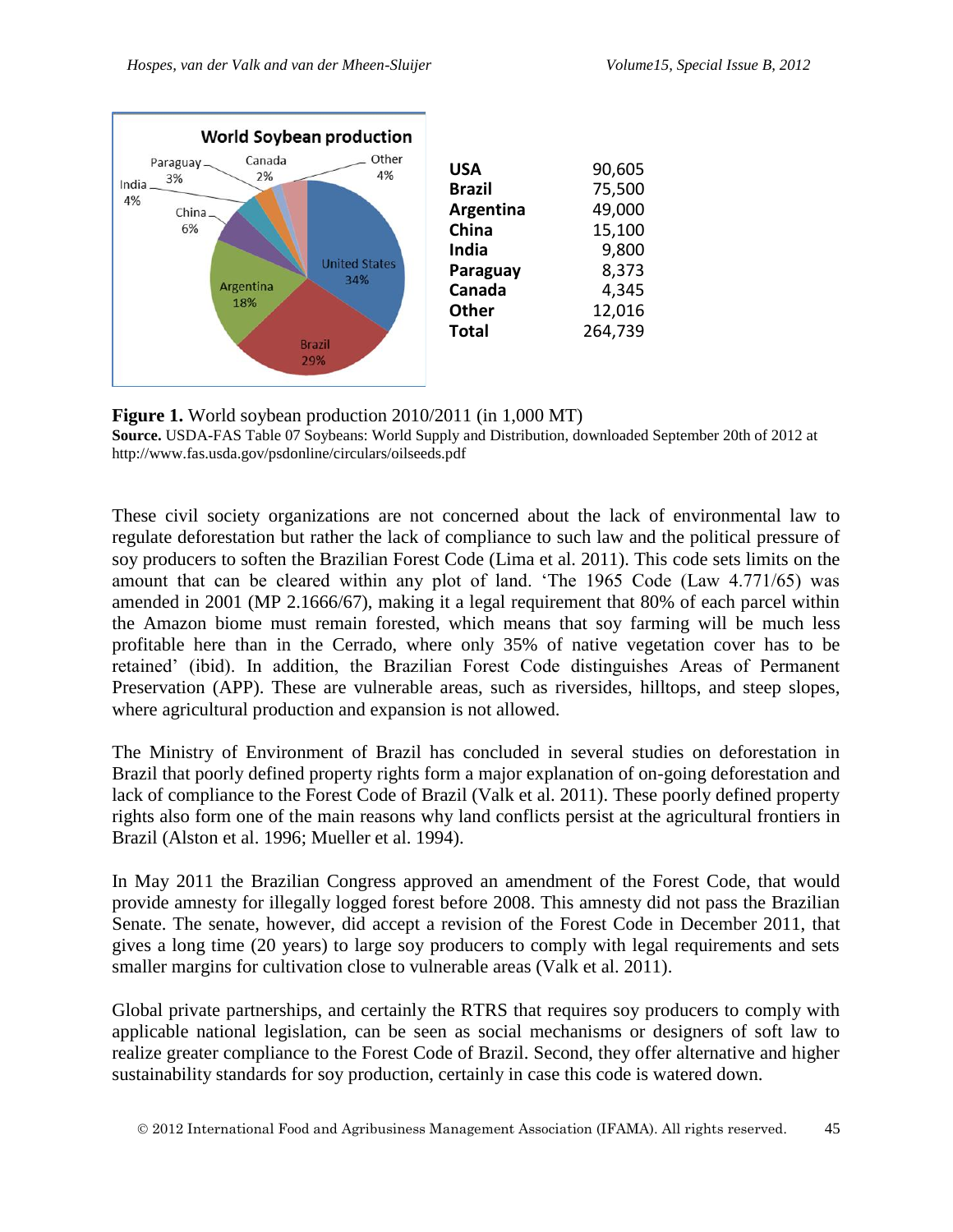## **Five Sustainability Partnerships**

In the 2000s, business and/or civil society actors have formed different partnerships, coalitions or networks to develop principles or programs for promoting sustainable production of soy (CREM 2011; Proforest 2005; Valk at al. 2012). Five of these partnerships, networks or coalitions are relevant for the production of soy in Brazil (see Table 1). Two of them have been the initiative of global players from business and civil society: the Swiss retailer COOP and WWF Switzerland are the initiators of the Basel Criteria; WWF and Unilever are the initiators of the Round Table on Responsible Soy. Three partnerships, networks or coalitions are the joint initiative of Brazilian agribusiness and, or NGOs: the Soy Platform of Brazil is the initiative of one Brazilian NGO and four Brazilian networks; the signatories of the Soy Moratorium are two Brazilian associations: ABIOVE (Brazilian Association of Vegetable Oil Industries) and ANEC (National Association of Grain Exporters of Brazil). These two associations, together with Aprosoja (Mato Grosso Soybean Producers Association) and the civil society organization ARES (Responsible Agribusiness Institute), are the initiators of Soja Plus.

| <b>Initiators of</b><br>partnership, principles<br>and/or program |                                                                                                                    | Name of partnership,<br>network or coalition<br>(Year of start) | Name of principles or<br>program (Year of<br>launch or adoption) | <b>Territorial focus or</b><br>social object in Brazil |
|-------------------------------------------------------------------|--------------------------------------------------------------------------------------------------------------------|-----------------------------------------------------------------|------------------------------------------------------------------|--------------------------------------------------------|
| $\mathbf{1}$                                                      | Brazilian NGO and<br>four Brazilian<br>networks                                                                    | Soy Platform Brazil<br>(2004)                                   | Criteria for socially<br>responsible soy (2004)                  | Companies that buy soy<br>or soy-related products      |
| 2.                                                                | <b>COOP</b> Switzerland<br>and WWF<br>Switzerland                                                                  | (2004)                                                          | Basel criteria (2004)                                            | Non-GM soy producers                                   |
| 3.                                                                | WWF and Unilever                                                                                                   | Round Table on<br>Responsible Soy (2006)                        | RTRS standard (2010)                                             | All soy producers                                      |
| 4.                                                                | Brazilian business<br>associations<br><b>ABIOVE and ANEC</b>                                                       | (2006)                                                          | Soy Moratorium (2006)                                            | Amazon biome                                           |
| 5.                                                                | <b>Brazilian business</b><br>associations and civil<br>society organization<br>(ABIOVE, ANEC,<br>Aprosoja and ARES | (2010)                                                          | Soja Plus program (2010)                                         | All soy producers                                      |

**Table 1.** Partnerships, principles and programs for sustainable soy in Brazil

In three cases, the initiators did not give a name to their partnership but simply presented their principles or program to a wider audience: the Basel criteria, the Soy Moratorium and Soja Plus. In two other cases, the initiators did give a name to their partnership, as to underline the importance of forming a new network and organizing deliberation on the development of principles and criteria: the Soy Platform of Brazil and the Round Table on Responsible Soy. This is most visible in the case of the RTRS with a time lap of four years between the official start of the partnership and the adoption of their soy standard.

Though all partnerships have developed principles or programs that are relevant for the Brazilian context, they are not directed at the same territory or social objects. The Basel criteria are meant

2012 International Food and Agribusiness Management Association (IFAMA). All rights reserved. 46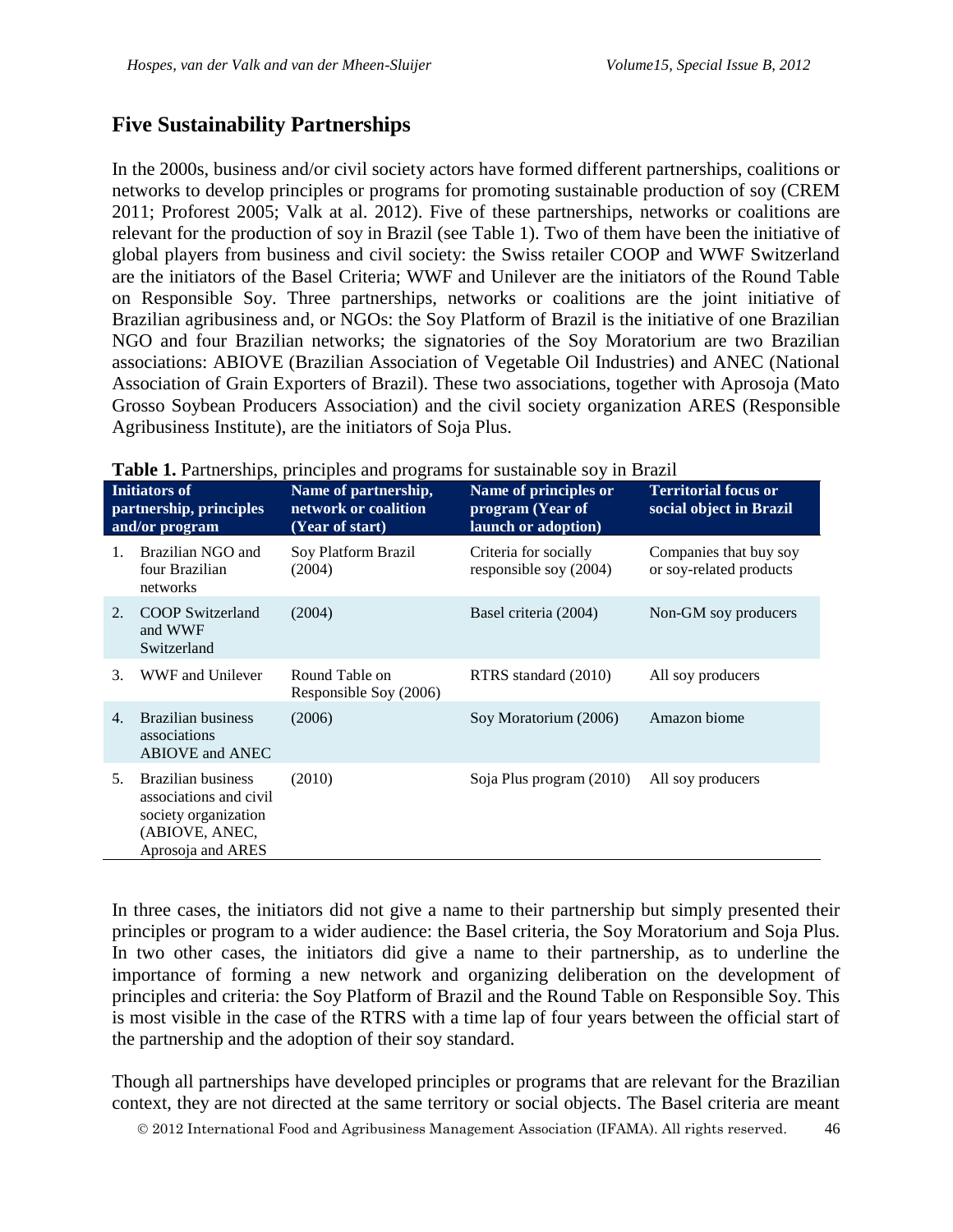for production and producers of non-genetically modified soy only. The RSPO principles and criteria refer to both GM and non-GM soy. The criteria developed by the Soy Platform are meant for companies that purchase soy or soy-related products in Brazil. The Soy Moratorium refers to the Amazon biome, not all of Brazil. Soja Plus is a program for all soy producers in Brazil.

Using our theoretical framework, we will now describe interactions between business and civil society actors during different rounds of decision making on partnerships and principles to promote sustainable soy. Each round is characterized by a multitude of actors, initiatives and decision-making processes, that influence each other. Some actors may consider their initiative as the framework for new ones, yet other actors who have been not been invited at the very beginning of this initiative, may deny this initiative and start their own. The establishment of a partnership or a solution to a problem in one round, may be challenged or denied during another round, leading to new governance arrangements and solutions.

The first round includes the following events: the launch of the Basel Criteria, the start of the Soy Platform Brazil, the organization of the first international conference on sustainable soy and the start of the Soy Moratorium. The official registration of the RTRS as an association under Swiss law in November 2006 marks the end of this round. The second round includes the following events: the annual extension of the Soy Moratorium, the launch of the Soja Plus Program and the adoption of the principles and criteria for responsible soy at the General Assembly of the RTRS in June 2010, also marking the end of this round. The third round is still evolving. Our description of this period will focus on what we expect to be future dialectics of the RTRS as a global private partnership amidst other partnerships, increasingly involving government actors from Brazil. Figure 2 provides a schematic picture of the three rounds, characterized by the parallel development of and interactions between different partnerships to promote sustainable soy in Brazil. These interactions and their outcomes will be presented in more detail in the following description of the three rounds. For our use of the rounds model, we have followed a methodological protocol (see Appendix 2).



### **Figure 2.**

**Note.** The circles refer to different partnerships, principles or programs for sustainable soy in Brazil. 1= Soy Platform of Brazil; 2= Basel criteria, 3= RTRS, 4= Soy Moratorium; 5= Soja Plus.

2012 International Food and Agribusiness Management Association (IFAMA). All rights reserved. 47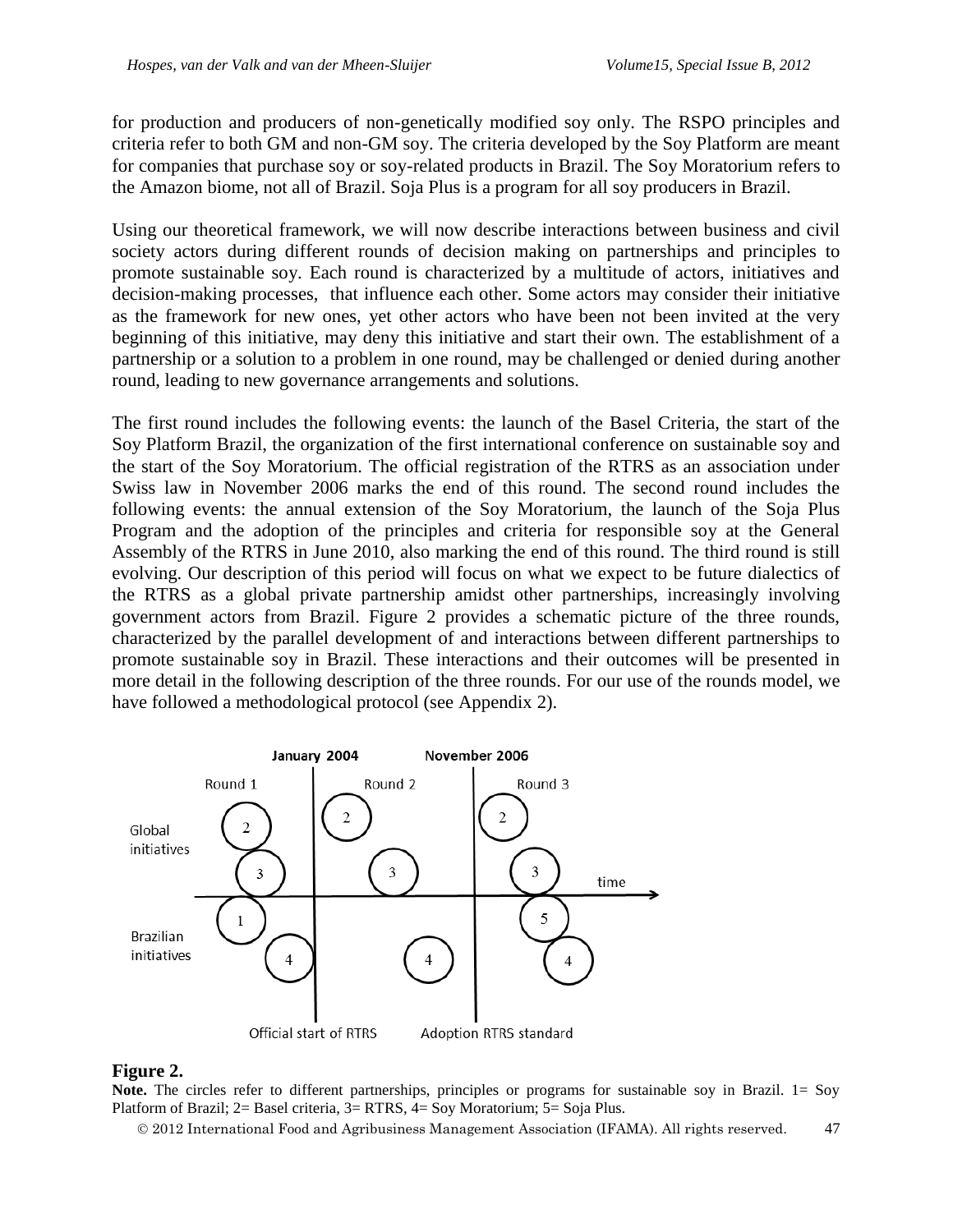$\overline{a}$ 

### *The First Round: Parallel Private Initiatives in Brazil and Europe*

In the first half of 2004 different meetings were organized in Brazil and Europe that would lead to different principles for promoting sustainable production of soy.

From February to June 2004 the Soy Platform of Brazil organized two meetings and one virtual forum to develop a common view on principles and criteria for sustainable production of soy. The platform was organized by CEBRAC Foundation and four network organizations from civil society of Brazil (Proforest 2005): the Brazilian Forum of NGOs for the Environment (FBOMS), the Cerrado Network, the Amazon Working Group (GTA) and the Southern Brazil Family Farmworkers' Federation (FETRAF-Sul). Some 61 Brazilian environmental and social NGOs got involved in drafting 'social responsibility criteria for companies that purchase soy and soy products'. The consultation process was financially supported by three Dutch organizations (Cordaid, DOEN Foundation and Solidaridad), that wanted the diverse Brazilian civil society organizations to get their act together.

March 2004 WWF Switzerland and the Swiss retailer COOP launched the Basel Criteria, consisting of principles and criteria for responsible soy production. A distinctive principle is that genetically modified seed must not be used. Two months later WWF International and Unilever organized an informal meeting in London to discuss the organization of a global multistakeholder consultation process to develop principles and criteria for sustainable soy. This meeting led to the establishment of an organizing committee to prepare an international conference on sustainable soy. The international committee consisted of WWF, Unilever, the Dutch development agency Cordaid, the Brazilian smallholder organization FETRAF-Sul, the Brazilian holding company Grupo André Maggi that happens to be the largest private producer of soybeans in the world, and the Swiss retailer COOP.

The first international conference on sustainable soy was held in March 2005 in Brazil. In theory, the Basel Criteria could have been put on the agenda as version 1.0 of global principles and criteria for sustainable soy at this conference. However, the organizing committee was divided about the question whether or not to consider genetically modified soy as sustainable. With financial support of Cordaid, Fetraf-Sul had been conducting a campaign to keep soy production in Brazil GM-free, much to the regret of large soy producers. At the conference, genetic modification of soy became an issue that created a huge divide between smallholder organizations and environmental NGOs on the one hand and large producers and trading companies on the other hand, that did not want to purchase non-GM soy only (Hospes 2006, 12- 14). Confronted with this deadlock and fearing to lose participation from NGOs or business in the consultation process, the organizing committee decided not to take sides: 'The Round Table process will not promote the production, processing or trading of either genetically modified nor non-genetically modified soy<sup>'</sup>.<sup>2</sup> The issue was simply put off the agenda. This did not prompt COOP, one of the initiators of the Basel Criteria, to turn its back to the multi-stakeholder process. The Swiss retailer remained seated at the organizing committee of the RTRS after its

<sup>&</sup>lt;sup>2</sup> Roscher, B. 2007. Responsible Soy Production: What Are the Issues at Stake? WWF's Approach: Roundtable on Responsible Soy and Basel Criteria. Presentation at Soy Certification Seminar Berlin, downloaded from <http://awsassets.panda.org/downloads/01feb282007bellaroscher.pdf>on February 20, 2012.

2012 International Food and Agribusiness Management Association (IFAMA). All rights reserved. 48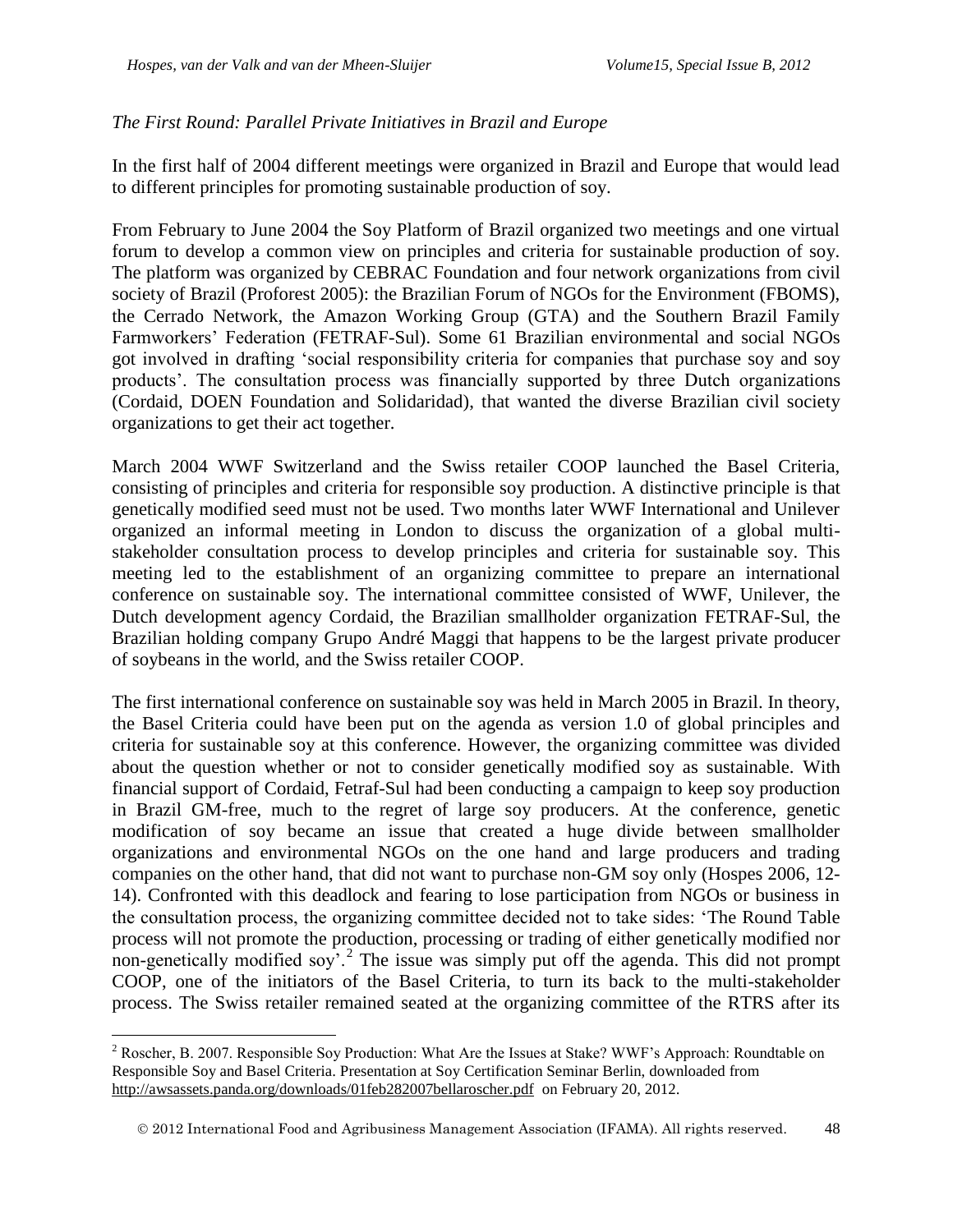first international conference. This was not the case for FETRAF-Sul, who could not agree with declaring genetic modification as a non-issue. This organization of family farmers left the organizing committee, with its Dutch funding agency, Cordaid, following its steps.

In theory, 'the social responsibility criteria for companies that purchase soy and soy products' as developed by the Soy Platform of Brazil could also have served as a baseline for discussion at the first international conference. In fact, the Soy Platform of Brazil had not only been organized to reach consensus among the very diverse NGOs of Brazil on criteria and indicators but also to serve as an input for negotiations with actors in the soy production system, including major international soy purchasers: 'We present, as guidelines for the negotiations, indications and suggestions of criteria, that should be adopted around the world'.

Unfortunately, many companies did not accept or simply ignored the social responsibility criteria of the huge network of Brazilian civil society organizations at the first international conference on sustainable soy. The representative of the large soy producers in Brazil and member of the organising committee of the RTRS, Grupo André Maggi, raised the rhetorical question: 'how to expect a company to adopt social responsibility criteria if it is not allowed to participate in the discussion on these criteria?' (Hospes 2006). At the same time, small Brazilian NGOs monitoring soy expansion in the north and north-east complained about the limited time for them to raise their concerns at the international conference and turned their back to the multistakeholder process. They turned their back to the RTRS. From that moment, the organizing committee and later the board of the RTRS would face great difficulties in getting Brazilian social NGOs and associations of family farmers to be represented among their ranks. The organizing committee faced much less difficulty in getting more representation from other spheres: after the first international conference, two environmental NGOs (Guyra Paraguay and Brazilian research institute IPAM), a producer organization from Argentina (AAPRESID) and two business actors (ABN-AMRO and the Brazilian ABIOVE) accepted the invitation to join the organizing committee.

The multi-stakeholder consultation at the first international conference on sustainable soy did not lead to a shared problem statement but rather reinforced conflicting points of view of companies and NGOs on soy cultivation. Companies regretted that NGOs only emphasized negative effects of soy production, ignoring positive ones. In their view, NGOs 'lacked understanding' and 'spread false messages' whereas NGOs accused companies of 'greenwashing': image building meant to obscure real problems related to soy cultivation. Still, the organizing committee accepted the proposal of CEBRAC, Greenpeace, the Dutch development agency Cordaid and some other NGOs to rename the round table process and to replace the concept of 'sustainable soy' with 'responsible soy'. These NGOs could not accept the idea that large-scale and exportled soy cultivation would be qualified as sustainable. With the concept of responsible soy, they wanted producers and traders to accept their responsibility for negative social and environmental impacts of (expansion of) soy production.

Whereas quite some Brazilian NGOs and farmer organizations turned their back to the RTRS after the first international conference on sustainable soy, the organizing committee decided to proceed. At this point, they did not want to use earlier initiatives of Brazilian NGOs and Swiss actors as a starting point for global multi-stakeholder consultation on principles and criteria for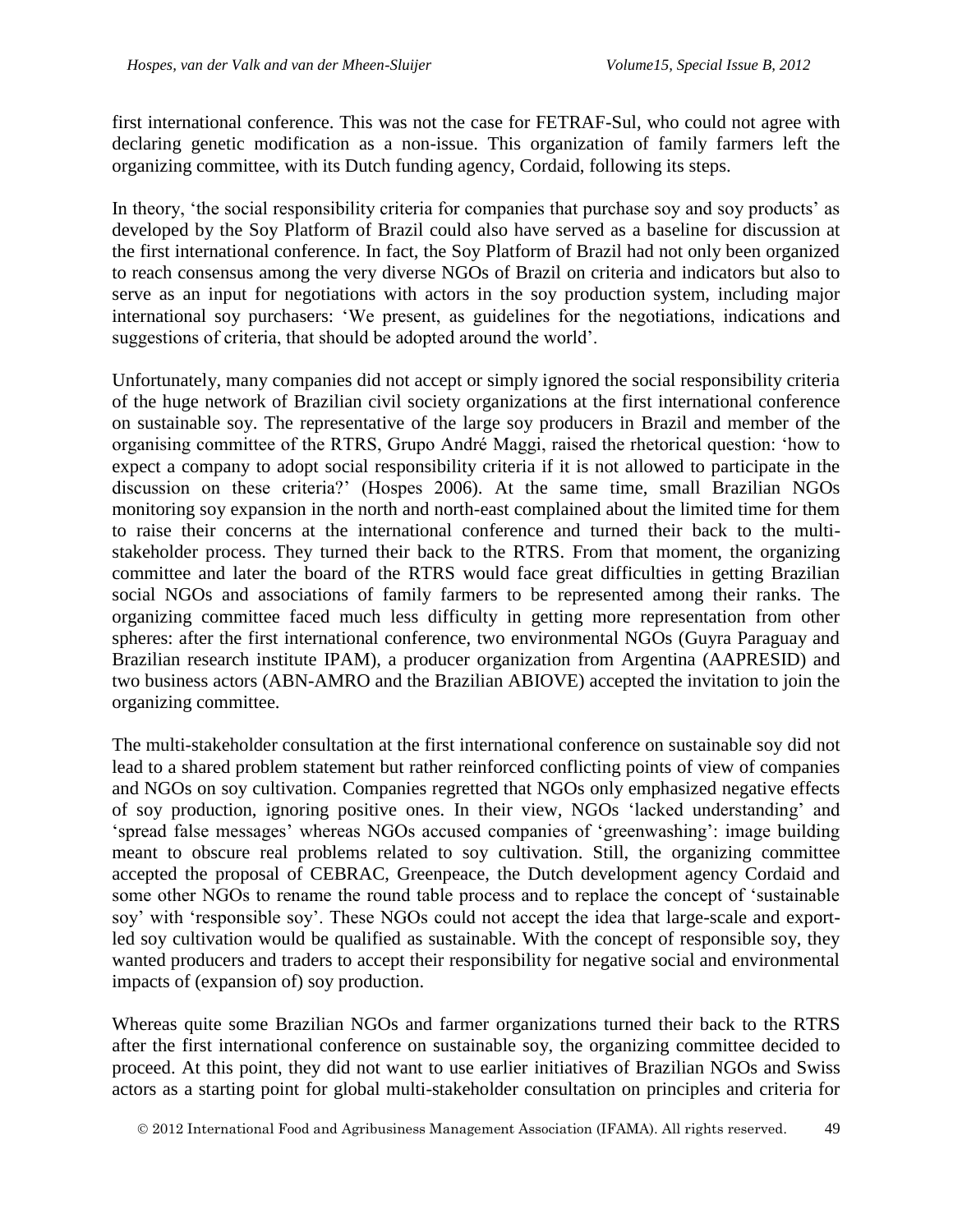$\overline{a}$ 

responsible soy: the criteria of the Soy Platform of Brazil were disregarded because they were not the result of a consultation between business and civil society; another reason why they were not accepted as a baseline for consultation at the RTRS was that the criteria included a prescription that companies must only purchase non-GM soy. The Basel criteria were disregarded because they were biased towards the production of not genetically modified soy. Also, they had been developed by only two actors from one country and were not based on a global multi-stakeholder consultation.

Before the official registration of the RTRS as a foundation under Swiss law in November 2006, the Soy Platform of Brazil had become defunct. Contrast to the criteria developed by the Soy Platform of Brazil, the Basel criteria remained 'alive'. A certification company (CertID) would use the Basel criteria to develop the ProTerra standard for Brazil for non-GM agricultural commodities, including soy.

During the 'informal life' of the RTRS, a third initiative was taken. Two Brazilian business actors, ABIOVE and ANEC signed a moratorium, or temporary stop, in July 2006 on the trade of soy that would be planted as of October 2006 coming from deforested areas within the Amazon biome. This step did not come out of the blue. To a large extent the moratorium can be attributed to the publication of the report of Greenpeace (2006) called 'Eating Up the Amazon'. In this report the planting of 1.2 million hectares of soy in the Brazilian rainforest in 2004-2005 was called a 'crime'. Noting that 80 percent of world's soy production goes to the livestock industry, European agri-food businesses were then qualified as 'partners in crime'. Fearing damage to their reputation and loss of market share if no action would be taken, McDonalds, El Corte Ingles, Waitrose, Asdao, Ritter-Sport and Tegut agreed to form an alliance with Greenpeace with a view to demanding responsible soy from their suppliers in Brazil. Together they made a proposal to Brazilian vegetable oil and grain industry to accept a moratorium on the trade of soy from the Amazon. Less than two months before the second international conference on responsible soy, ABIOVE and ANEC proudly announced a soy moratorium for two years, presenting it as a form of self-regulation. To comply with this commitment and to organize the monitoring of any deforestation in the Amazon biome due to expansion of soy production, a Soy Working Group (GTS) was formed with representatives from the business sector and civil society organizations, including Greenpeace, International Conservation, IPAM, the Nature Conservancy and WWF-Brazil.<sup>3</sup>

For the business actor ABIOVE, their decision to sign the Soy Moratorium was not reason to give up their leading role in the organization of the multi-stakeholder process at the RTRS. On the contrary, this dual strategy made a lot of sense. We could say that ABIOVE tried to cope with the wicked problem of civil society organizations having different perceptions of problems and solutions regarding soy expansion and deforestation. Some civil society organizations (like WWF) believe in development of new partnership models and multi-stakeholder dialogue to make production of soy more sustainable. Other civil society organizations (like Greenpeace) do not believe in multi-stakeholder dialogue to generate solutions for the problem of de-forestation. They consider critical campaigns and bad publicity as more effective tools to change practices of

<sup>&</sup>lt;sup>3</sup> The Amazon Environmental Research Institute (IPAM) became a member of both the organizing committee of the RTRS and GTS in 2006.

2012 International Food and Agribusiness Management Association (IFAMA). All rights reserved. 50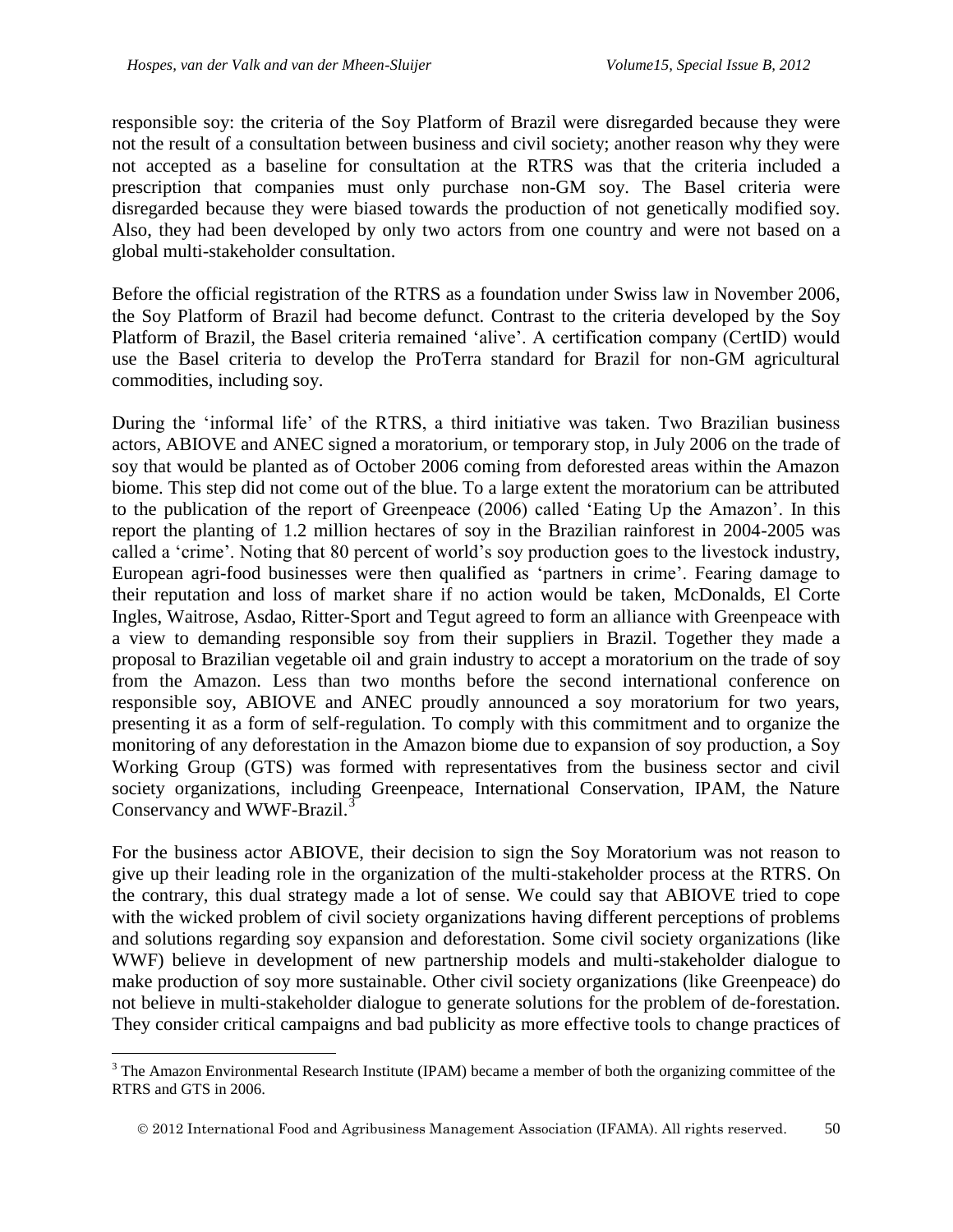companies and to stop deforestation. ABIOVE organized deliberations with both types of civil society organizations, explaining their commitment to both the Soy Moratorium and RTRS.

In sum, we can say that the first round (January 2004-November 2006) is characterized by different initiatives, disagreement on problem definitions and multi-stakeholder consultation processes that exclude actors, views and issues and herewith trigger new initiatives. The round begins with a series of three parallel initiatives of business and/or civil society actors in Brazil and Europe during the first half of 2004: the formulation of socially responsible criteria by Brazilian civil society organizations through the Soy Platform of Brazil, the launch of the Basel Criteria by COOP Switzerland and WWF Switzerland and the start of an international organizing committee to prepare the first international conference on sustainable soy in Brazil. The parallel initiatives did not really cross-fertilize each other. The criteria of the Soy Platform of Brazil that were meant as an input for multi-stakeholder consultations were not accepted by soy businesses as a framework or baseline for discussing principles and criteria.

This was not only a matter of disagreement on specific criteria. In the first place, they could not agree with the problem definition of civil society organizations on soy production, that was too much focused on negative effects of soy production and ignored positive ones. Second, businesses ignored the initiative of the civil society organizations because they had been excluded from the development of these criteria. Feeling that there was too little room at the first international conference on sustainable soy to voice their problem statements and to discuss their solutions, that is: the socially responsible criteria, many social and environmental NGOs of Brazil turned their back to the RTRS as a multi-stakeholder consultation process. At this conference, genetic modification was a very controversial issue. The organizing committee decided not to take sides, which immediately disqualified the Basel Criteria, that are directed at non-GM soy only, as a framework or baseline for future consultation.

Not awaiting the establishment of a global standard for sustainable production of soy orchestrated by the RTRS and faced with the alarming report of Greenpeace 'Eating Up the Amazon', Brazilian business associations agreed to temporarily ban the purchase of soy from the Amazon biome. In July 2006 ABIOVE and ANEC signed the Soy Moratorium. Four months later the RTRS would register as a foundation under Swiss law.

### *The Second Round: The Global Partnership Losing Ground in Brazil*

The official start of the RTRS in November 2006 marked the beginning of a series of consultations on principles, criteria and verification of responsible soy. From October 2007 until March 2009 a working group organized five meetings to formulate draft texts, taking into account comments from three multi-stakeholder consultation periods. This resulted into a Field Testing Version that was put on the agenda for approval by the General Assembly of the RTRS in June 2009.

Not all participants were happy about the Field Testing version. Aprosoja (Mato Grosso Soybean Producers Association) could not agree with criteria 4.4 on responsible expansion of soy cultivation: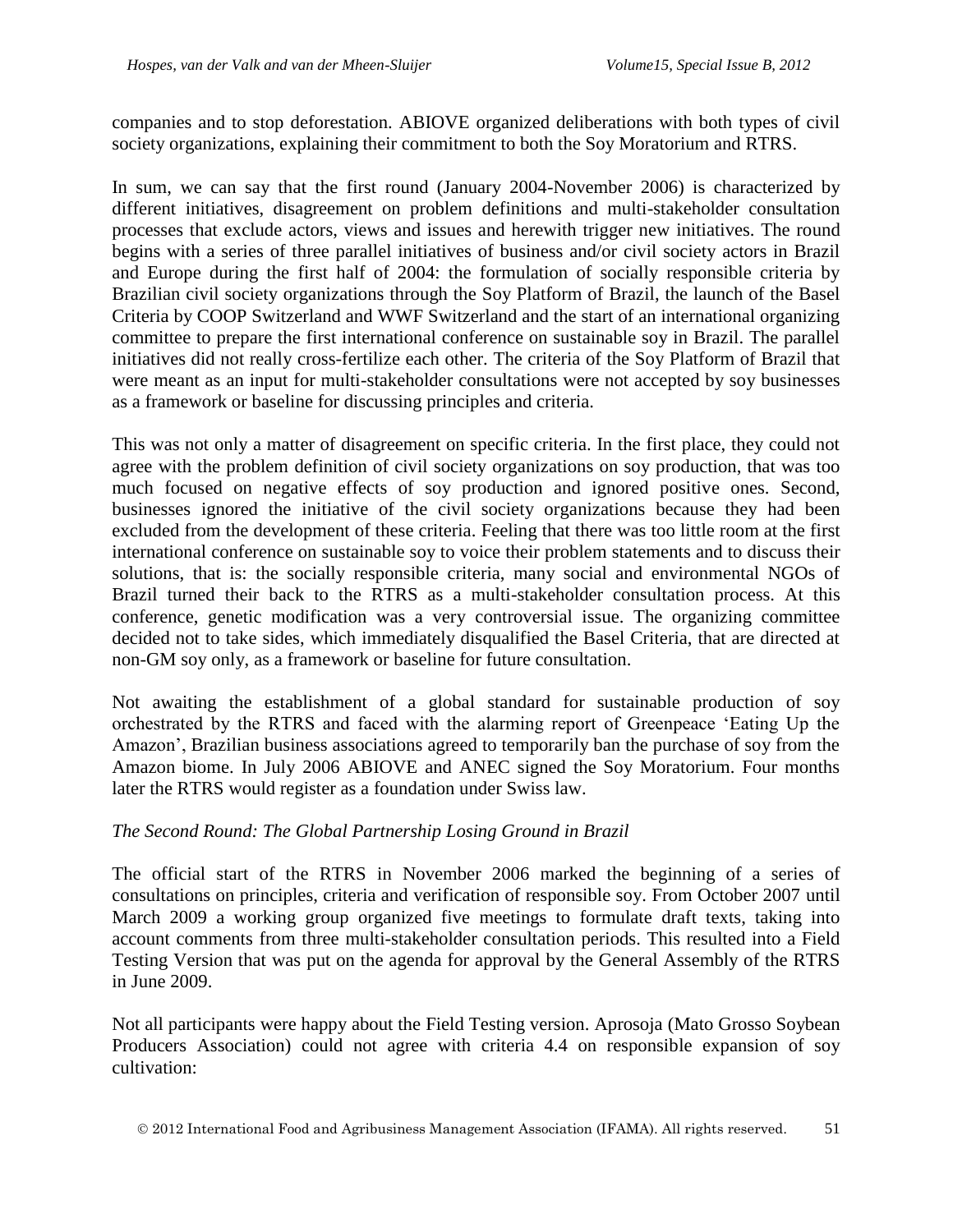Expansion for soy cultivation during field test period may not take place on land cleared of native habitat after May 2009. Exception: Producers who want or plan to clear native habitat after the cut-off date of May 2009 must produce scientific evidence from a comprehensive and professional third-party assessment of the area concerned that identifies the absence of: all primary forest, other High Conservation Value Areas (HCVAs), local peoples' lands. Payment for Environmental Services will be explored during field test period beginning after the cut-off date of May 2009.

Mato Grosso is the major soy bean producing state of Brazil, in which about 30 percent of total Brazilian soy production is cultivated (Goldsmith 2008). According to Aprosoja, the criteria on responsible expansion would make it difficult for their soybean producers to log lands after May 2009, even though it is permitted according to Brazilian law. In a similar vein, Aprosoja objected the requirement of an alternative High Conservation Value analysis, when deforestation is legally allowed. Moreover, such an analysis would simply bring extra costs to producers. Therefore, Aprosoja proposed an alternative version, providing compensation for farmers who voluntarily would refrain from clearing lands which could legally be cleared.

Environmental NGOs were not very pleased with this alternative version. They feared that due to the strong lobbying of 'ruralists' in the Brazilian Parliament, the revision of the Forest Code would result in more leniency on deforestation. These NGOs considered the RTRS as an alternative tool to keep up high standards and to restrict deforestation when the new code would offer less legal protection of high conservation areas from agricultural expansion. In addition, small-scale producers from other countries, like India, who cultivate soy under very different conditions, did not squarely support the proposal of Aprosoja.

The proposal of Aprosoja for an alternative version of criteria 4.4 did not reach a simple majority in every chamber of the General Assembly. The General Assembly of RTRS consists of three chambers, with an equal number of votes: producers, civil society, and industry, trade and finance. For a proposal to be adopted, every chamber has to reach a simple majority. The alternative version of Aprosoja was rejected. Aprosoja decided to raise an official protest against a procedural error on the voting, proposing that the formulation of the article should be reconsidered by the working group. However, the General Assembly also voted against this protest, which prompted Aprosoja to resign from membership of the RTRS.

Nearly one year after the adoption of the RTRS principles and criteria, another major Brazilian player announced its withdrawal from the RTRS: ABIOVE. This is a serious matter for the RTRS for two reasons. First of all, ABIOVE had joined been in the board of the RTRS since its official start. Second, the nine members of ABIOVE (including large multinationals like ADM, Bunge, Cargill and Louis Dreyfus) together represent 72 percent of Brazil's soybean processing volume. ABIOVE left the RTRS and at the same time launched the plan to organize a new voluntary scheme for soybean producers of Brazil: Soja Plus. Together with Aprosoja, ANEC and ARES, the association declared that public consultation rounds with stakeholders would be organized to discuss sustainability criteria.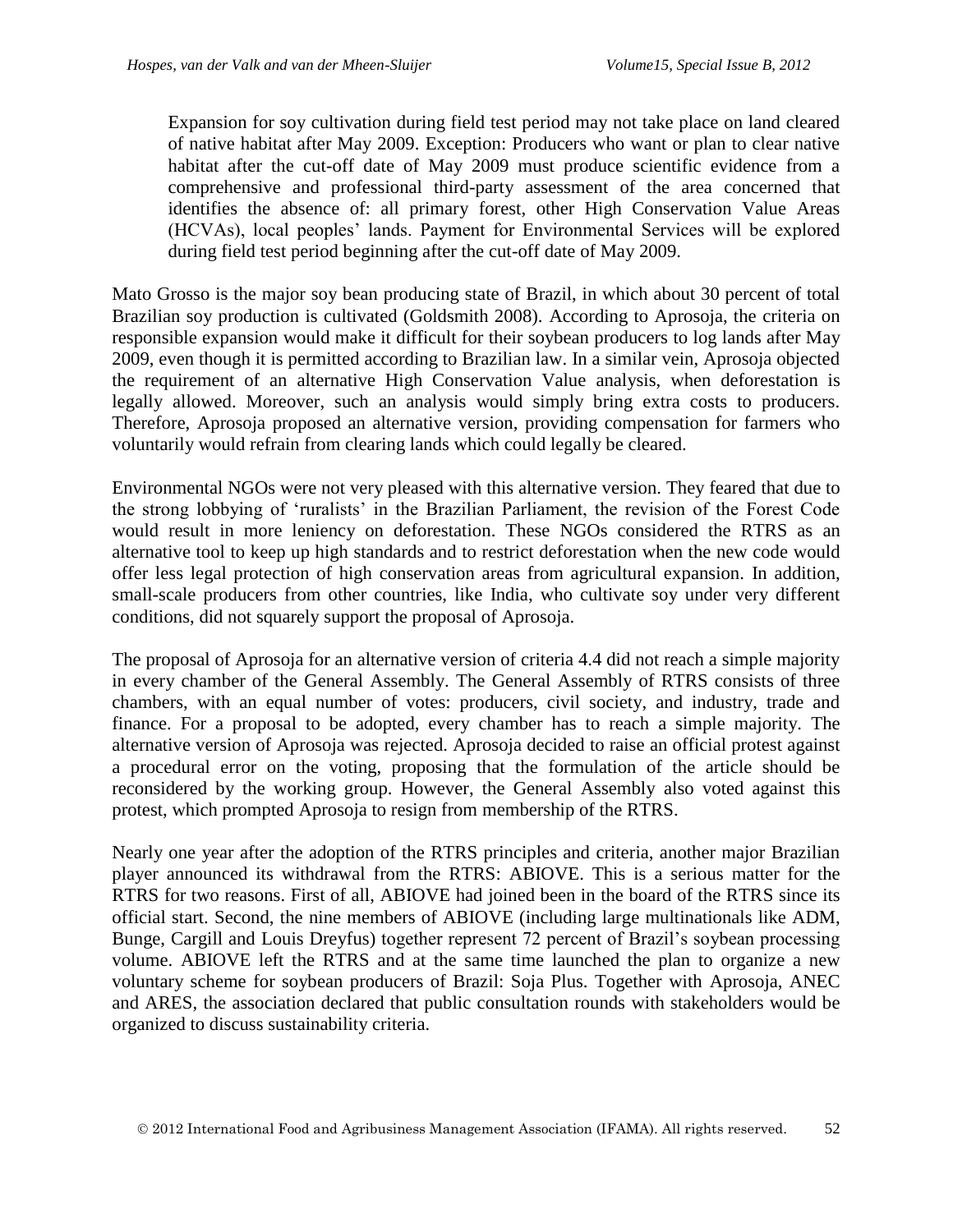$\overline{a}$ 

The major issue on the agenda of the General Assembly of the RTRS in June 2010 was the adoption of version 1.0 of the RTRS principles and criteria. Six members of ABIOVE participated in the General Assembly. They had not resigned from membership of the RTRS after their association had withdrawn. Cargill openly questioned the future of the RTRS without substantial participation of Brazilian soy producers and called for a longer field testing period. ADM complained that 'we do not see many farmers attracted' and proposed to invite farmers to seek modifications to the principles and criteria. This way they both proposed implicitly to postpone the adoption of version 1.0 of the principles and criteria. This did not happen. The standard got accepted, though not unanimously: ADM, Bunge and Cargill raised a red card.

Parallel to the process of consultation on RTRS principles and criteria for responsible soy, the Soy Moratorium was annually renewed by ABIOVE and ANEC. In 2008 the two-year moratorium was extended for the first time with one year, much to the liking of Greenpeace that happily reported about this decision. The Brazilian Ministry of Environment was invited to join the Soy Working Group to monitor any deforestation in the Amazon biome. This way the moratorium not only got a kind of quasi-permanent status but also evolved from a business-tobusiness agreement into a public-private partnership.<sup>4</sup> Also, whereas the Soy Moratorium is geographically limited to the Amazon biome, the actors involved in the monitoring include national and international actors, like Greenpeace and International Conservation. In 2009 and 2010 the Soy Moratorium was again extended with one year.

In sum, we can say that the second round (November 2006-June 2010) is characterized by disagreement at the RTRS on the proposed criteria for responsible soy expansion and on its decision-making process, triggering Brazilian business actors to leave this partnership and to establish a new one. Multi-stakeholder consultations on principles and criteria for responsible soy of the RTRS dominated interactions between different business and civil society during the second round. During this process two leading Brazilian business associations turned their back to the RTRS process: Aprosoja (the association of soy producers from the largest soy producing state of Brazil, Mato Grosso) and ABIOVE (representing major soy traders and global agribusiness, like ADM, Bunge and Cargill) resigned from membership. They were not happy with the criteria on responsible expansion of soy cultivation. At the same time they were unable to effectively direct the decision making process of the RTRS as a member-based organization. The producers held one of the three chambers of the General Assembly, the others taken by civil society and commerce. Also, during the process of multi-stakeholder consultations on RTRS principles and criteria, the membership of the chamber of producers not only grew but also diversified. For instance, associations of family farmers from India joined the RTRS, having little in common with large-scale soy farming business in Brazil. As a result, Aprosoja and ABIOVE could not easily organize and direct decision making within their constituency, the producer chamber of the General Assembly, having one third of all votes. They decided to establish a new partnership, together with ANEC and ARES, with a view to prepare a new voluntary certification scheme: stepping out the RTRS, they started Soja Plus.

<sup>4</sup> Globalsat, 2008. Mapping and monitoring of the Soy Moratorium. Globalsat 2010. Soy moratorium: mapping and monitoring of soy plantings in the Amazon biome in the third year.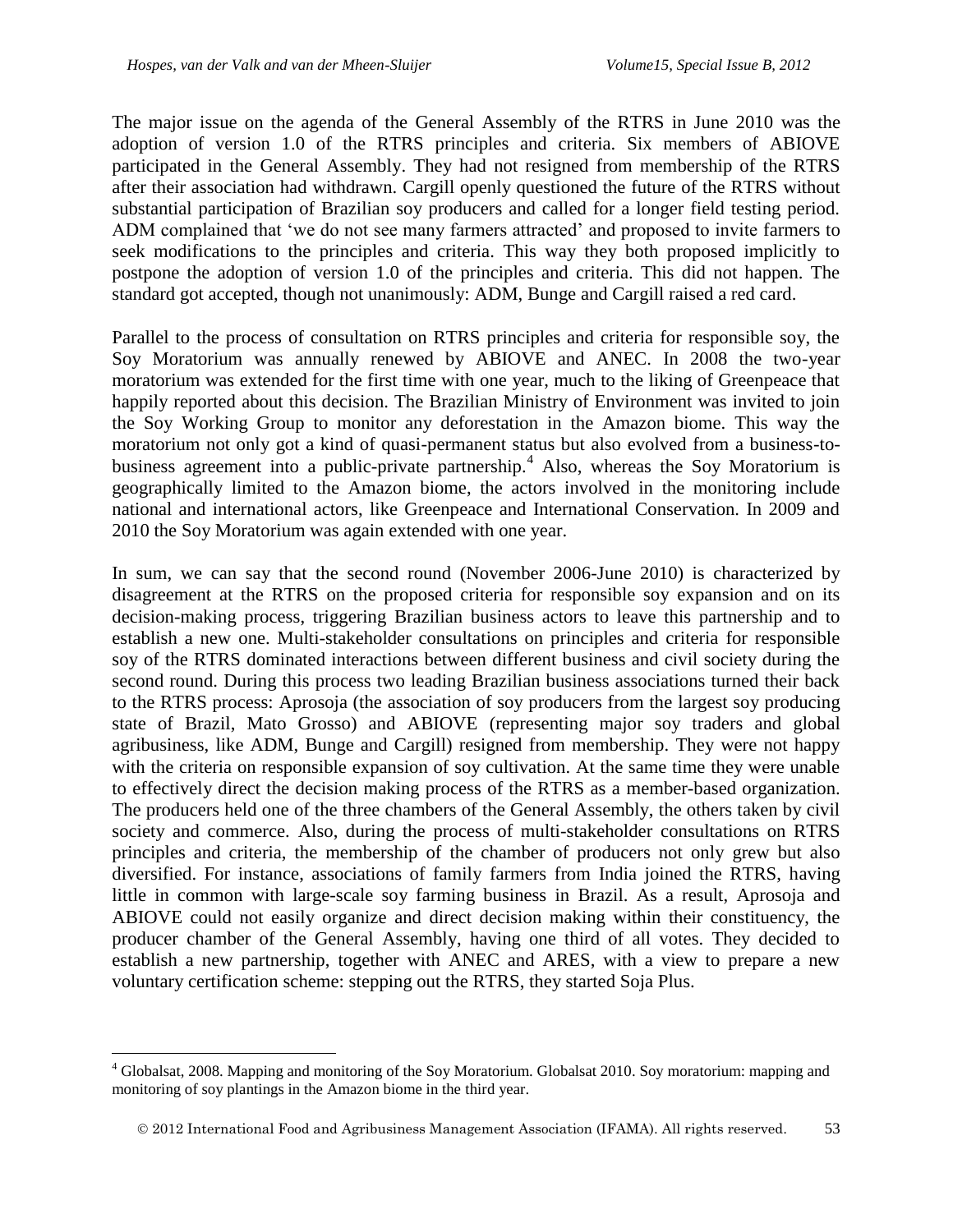### *The Third Round: Brazilian Business Building Public-Private Partnerships*

Several events after the adoption of the principles and criteria at the General Assembly of the RTRS in June 2010 suggest that Brazilian business initiatives will not fade away. On the contrary, we expect that Aprosoja, ABIOVE and ANEC will use Soja Plus to create maximum political space to define what is sustainable production of soy in the legal context of this country and to develop public-private partnerships for this purpose. On the one hand, the Brazilian Forest Code is considered a strict environmental law that sets high limits to deforestation in the Amazon biome and vulnerable areas. On the other hand, this code is subject to constant political struggle. Soy producers are exercising political pressure to get it changed, offering them more time to comply or more possibilities to compensate for deforestation by renting or buying parcels of forest elsewhere (Lima et al. 2011).

In a seminar of March 2011, Soja Plus seemed to water down its original ambition to establish a new voluntary standard for certification. The initiators announced to focus primarily on capacity building which should enable soy producers to comply with Brazilian legislation. This step could be seen as a defeat of Soja Plus and indirect acceptance of the RTRS as a global standard. However, the opposite could also be true. The capacity building of soy producers is not only focused on best practices but also on sharing information and contributing to a better understanding of the new Forest Code. In July and August 2011 producers participated in on-site workshops on labor legislation for producers and rural property managers and in seminars on Regulatory Standard No. 31 of the Ministry of Labor and Employment. This shows that the disappointment of Aprosoja about the adoption of an RTRS criterion that was more stringent than the Forest Code, had not only made them leave the RTRS but also start a new initiative: Soja Plus. This initiative takes national legislation, not the global standard of the RTRS, as its terms of reference. The capacity building of soy producers could also be seen as a first step of the organizers of Soja Plus towards preparing these producers for certification under a new Brazilian standard.

It is not unlikely that Soja Plus will evolve in a similar way as the Soy Moratorium, also being an initiative of ABIOVE and ANEC. These two Brazilian business associations had turned the Soy Moratorium from a form of self-regulation into a public-private partnership, involving Brazilian governmental actors and (inter)national environmental NGOs. The Soy Working Group that is monitoring the moratorium not only consists of ABIOVE and ANEC's member companies but also the Ministry of the Environment, the Bank of Brazil and five environmental NGOs. In October 2011, the Soy Working Group announced that the Soy Moratorium will be renewed for another year until the end of January 2013.

The controversy about criteria 4.4 on responsible expansion of soy and the workshops of the Soy Plus program to learn soy producers about the new Forest Code have not gone unnoticed to the organizers of the seventh international conference of the RTRS. The controversy and workshops boil down to the question how to articulate private voluntary standards and public regulations, which has been defined as one of the key themes at the conference of 2012. The position paper on this theme states that 'private standards and public regulations are often complementary and work in synergy; synergy that must be consolidated' (Djama 2011). Our analysis of rivalry and dynamics of sustainability governance of soy suggests that such consolidation will invoke new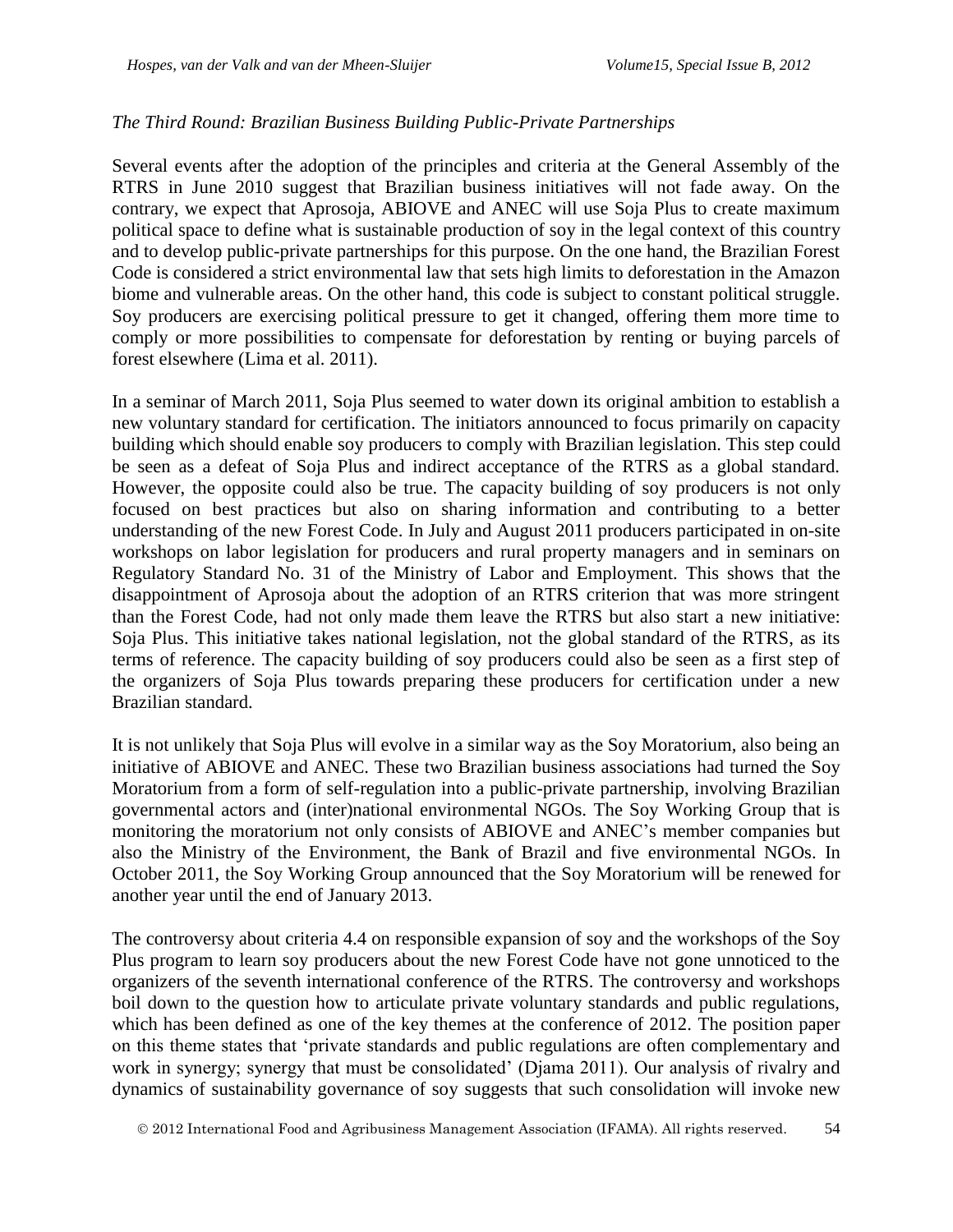interactions between business, civil society and government actors on rules for sustainability and who is to define sustainability. The articulation of linkages between global private standards and public regulations at the national level is complex, if not a wicked problem, and will form a new challenge for business, civil society and government actors.

In sum, we can say that a new parallel development of partnerships characterizes the third round (from June 2010 onwards). The RTRS is seeking to implement the principles and criteria adopted at the General Assembly of 2010 and to develop synergy between the RTRS as a global standard and public regulations at the national level. At the same time Brazilian business associations use and develop their private agreements and programs to seek conformity of soy production with national legislation and to build what the RTRS has not realized, that is, the development of public-private partnerships, involving both national and international actors. Whereas the decision of Brazilian business associations to leave the RTRS and to establish new partnerships reflects their disappointment about criteria and decision-making at the RTRS, their development will remain dependent on actors and interactions at this round table.

# **Conclusions**

The parallel development of the RTRS and other partnerships, networks and coalitions directed at the promotion of sustainable soy can be characterized as an interdependent and dialectical development.

Two partnerships had contributed to controversy at the RTRS prior to its official launch and had influenced decision-making at this round table. The first one was the Soy Platform of Brazil, an initiative of Brazilian networks of civil society organizations. They had organized the platform to formulate socially responsible criteria for companies that buy soy or soy-related products. Their main aim was to use these criteria as a baseline for negotiation with business actors at the first international RTRS conference. However, soy businesses refused to discuss these criteria because they had not been involved in the formulation and could not agree with the underlying problem statement that soy production has only negative environmental, social and economic effects. As a result, many social NGOs turned their back to the RTRS. The Soy Platform of Brazil collapsed after the official start of the RTRS.

The second partnership that affected early discussions at the RTRS before its official start, was a joint initiative of a Swiss NGO and retailer to formulate principles and criteria for responsible soy production. A key element of their 'Basel criteria' is that genetically modified seed must not be used for soy production. Faced with diametrically opposed views of business and civil society actors on whether genetically modified soy can be regarded as sustainable, the organizing committee of the first international conference on soy decided to define GM as a non-issue. They feared that taking sides with one side in the debate would damage and slow down the process of multi-stakeholder consultation. This decision put both the criteria of the Soy Platform of Brazil and the Basel Criteria off-side in decision-making processes at the RTRS: both initiatives did not consider GM-soy as sustainable.

After the official start of the RTRS, Brazilian soy business very much tried to influence the decision-making process with regard to the formulation of global principles and criteria for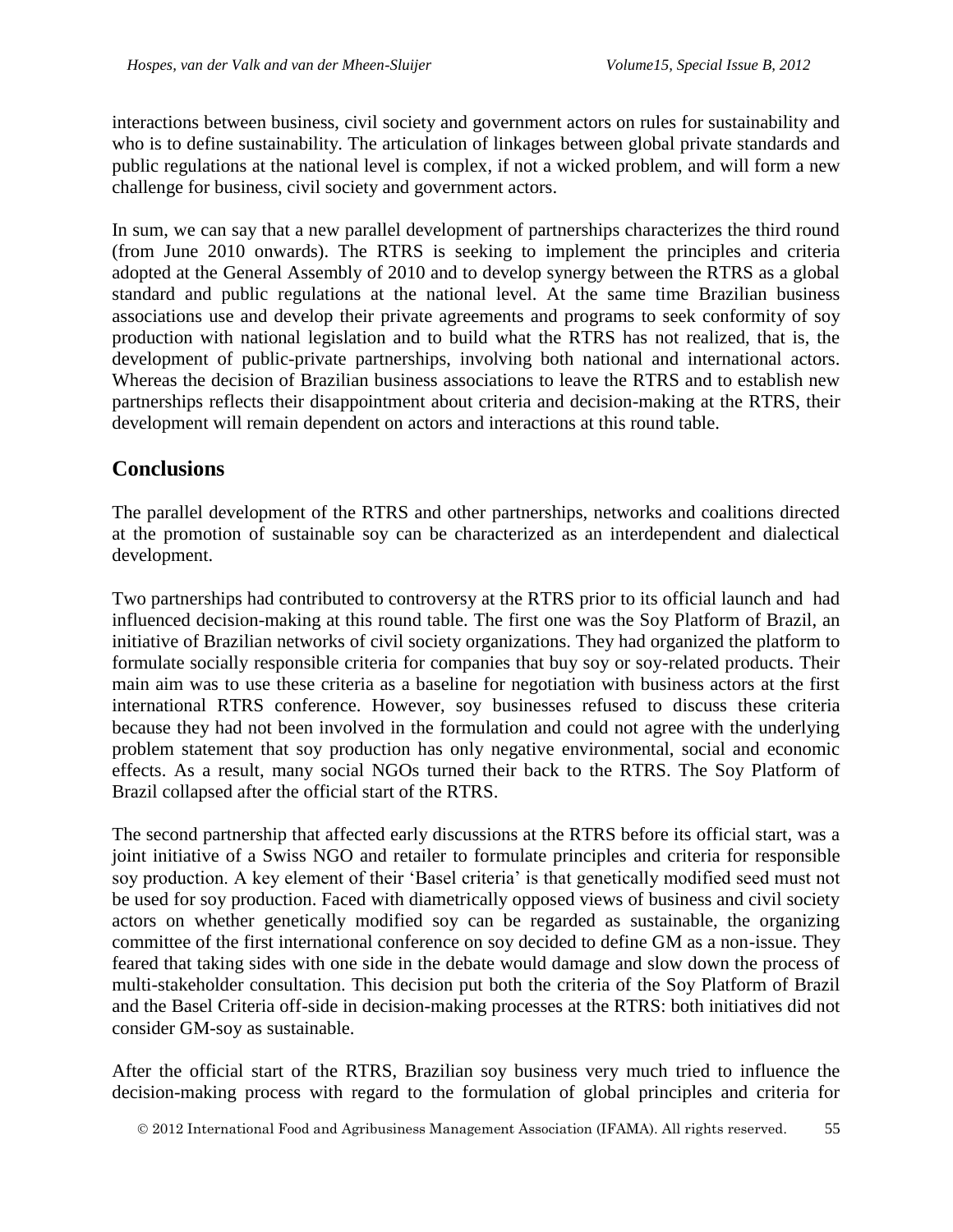responsible soy. Associations of large soy producers and multinationals buying their produce could not agree with the proposed RTRS principle on responsible expansion of soy. This principle was more stringent than the Brazilian Forest Code, allowing deforestation in certain situations. However, the Brazilian soy businesses failed to get their views on responsible expansion of soy accepted at the General Assembly. Aprosoja and ABIOVE resigned from membership and, together with ANEC and ARES, started Soja Plus. The original ambition of Soja Plus was to develop a new voluntary certification scheme for all soy producers in Brazil. On second thought, the initiators decided to focus first on training soy producers in good agricultural and financial practices, and on helping soy producers to comply with national legislation.

Both the start and course of development of the RTRS as a global private partnership can be characterized in terms of rivalry between different organizational initiatives, criteria or programs of civil society and/or business actors from different parts of the world, most notably from Brazil. Both the start and development of the RTRS have not ended but fuelled diversity and rivalry. Whereas the adoption of the soy standard at the General Assembly of the RTRS can be seen as an attempt to establish a worldwide benchmark, the initiatives of Brazilian business actors to establish the Soy Moratorium and Soja Plus clearly suggest that they take a different view on this: national legislation of Brazil and the economic sustainability of the Brazilian soy industry should be taken as the point of departure in this country to promote sustainable production of soy, not some global rules. If additional environmental services are imposed on the Brazilian soy industry by international players, they expect to be compensated for their services.

Using our theoretical framework, we have gained a number of insights from our analysis. These insights can be helpful to overcome some blind spots and limitations in the discussion on the role and use of global private partnerships to cope with sustainability as a wicked problem. First, though the difficulties and limitations of organizing global private partnerships are not ignored in the literature, there is still a lack of understanding processes and dynamics of these partnerships. To redress this, we propose to study global private partnerships as part of a series of interactions with other partnerships, coalitions or networks at the global and national level. We also propose to focus on mechanisms, motives and interactions that explain lack of participation in multistakeholder consultation, or resignation of membership of global private partnerships. As we expect dialectical developments of global private partnerships and public regulations and authorities at the national level, we finally propose to put greater emphasis in research on interactions between business, civil society *and* government actors in their competitive and confusing search for sustainability.

Second, we think that there is a bias in the literature towards conceiving global partnerships and multi-stakeholder consultations as better or even ideal and certainly more promising forms of governance. They are too easily seen as a solution to wicked problems instead of breeding ground of such problems, characterized by lack of agreement on the problem statement, solution or supreme authority to develop the principles. Any actor (whether from the sphere of business, civil society or government) that wishes to support or commit itself to a partnership or criteria to promote sustainability, should understand the dialectical development of partnerships and criteria. Instead of choosing one initiative as the best or the benchmark, it may be wiser to invest in managing interactions and articulating relationships between different initiators of partnerships at the global and national level (Glasbergen 2011; Visseren-Hamakers et al. 2011).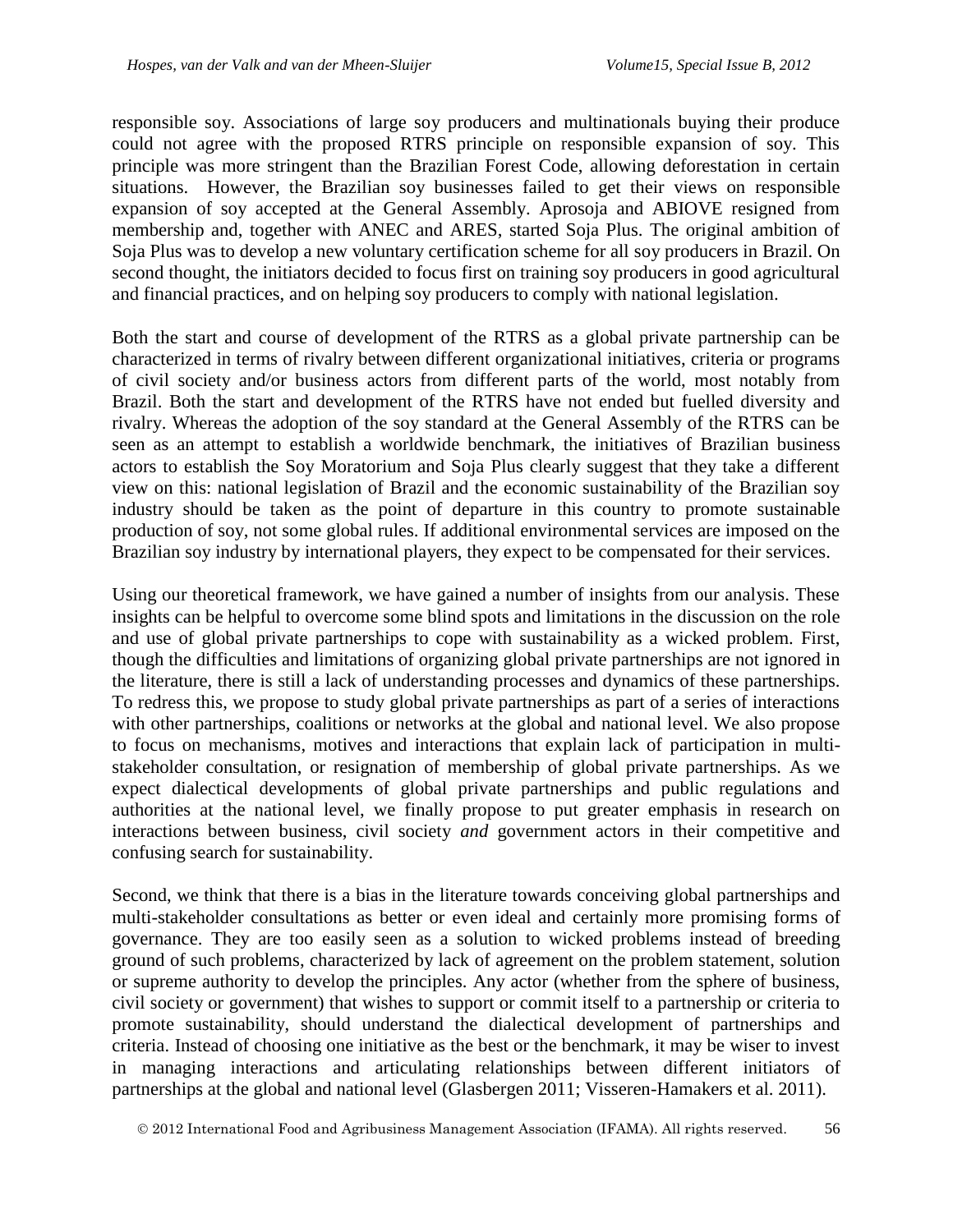### **References**

- Alston, L. J., G. D. Libecap, and R. Schneider. 1996. The determinants and impact of property rights: Land titles on the Brazilian frontier. *Journal of Law, Economics, and Organization* 12(1): 25-61.
- Batie, S.S. 2008. Wicked problems and applied economics. *American Journal of Applied Economics*. 90(5): 1176–1191.
- BothENDS. 2006. Soja doorgelicht: de schaduwzijde van een wonderboon.
- CREM. 2011. In search of responsible soy: key characteristics and comparison of voluntary standards. Report commissioned by the Dutch Soy Coalition.
- Djama, M. 2011. Articulating private voluntary standards and public regulations. CIRAD.
- Edelenbos, J. and E-H. Klijn. 2006. Managing stakeholder involvement in decision making: A comparative analysis of six interactive processes in the Netherlands. *Journal of Public Administration and Research Theory* 16(3): 417-446.
- Glasbergen, P. 2008. Mondiale partnerships en collectieve actie. *Bestuurskunde* 17(4): 15-25.
- Glasbergen, P. 2011. Mechanisms of private meta-governance: an analysis of global private governance for sustainable development. *International Journal of Strategic Business Alliances* 2(3):189-206.
- Goldsmith, P.D. 2008. Soybean Production and Processing in Brazil. In: L.A. Johnson, P.J. White and R. Galloway (editors). Soybeans: chemistry, production, processing and utilization. AOCS Press, Champaign, Illinois. 773-798.

Greenpeace. 2006. Eating up the Amazon. Amsterdam: Greenpeace International.

- Hajer, M. 2003. Policy without polity? Policy analysis and the institutional void. *Policy Sciences*  36(2): 175-195.
- Hospes, O. 2006. An evaluation study of Cordaid and the adoption of social responsibility criteria for soy production by companies. Policy and Operations Evaluation Department, Dutch Ministry of Foreign Affairs, The Hague, the Netherlands.
- Hospes, O., S.L. Stattman and S. de Pooter. 2009. Groen en geel zien: private partnerschappen voor duurzame productie van soja en palmolie. In: Breeman, G., G. Goverde and K. Termeer (redacteuren), Governance in de groen-blauwe ruimte: handelingsperspectieven voor landbouw, landschap en water. Van Gorcum, the Netherlands. 242-258.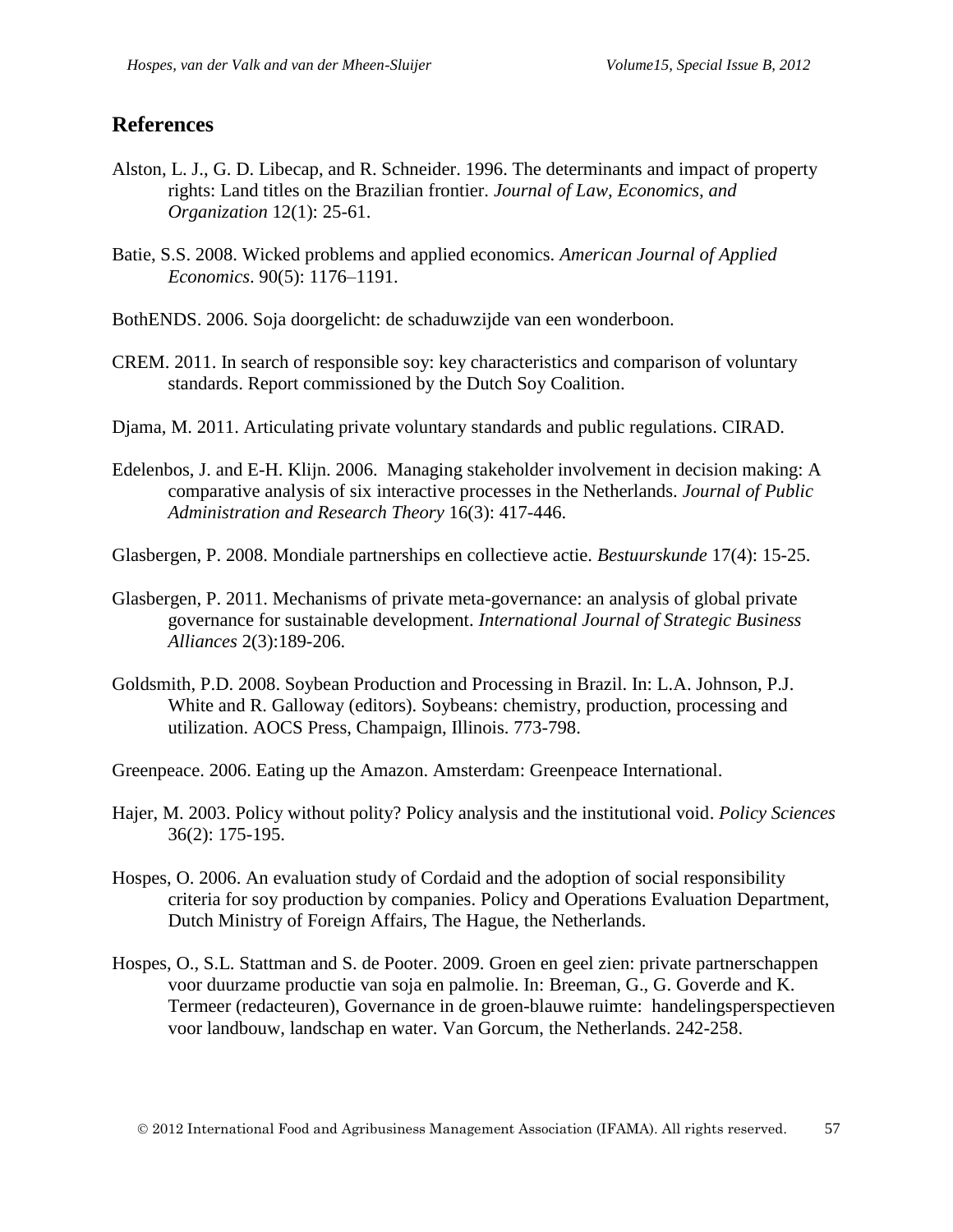- Hospes, O. 2010. Feed security contested: soy expansion in the Amazon. In: Hospes, O. and I. Hadiprayitno (editors). Governing food security: law, politics and the right to food. Wageningen Academic Press. 349-370.
- Hospes, O. 2011. Besturen tussen globale en nationale schaal. *Bestuurskunde* 4(20):38-47.
- Howlett, M. 2007. Analyzing multi-actor, multi-round public policy decision-making processes in government: Findings from five Canadian cases. *Canadian Journal of Political Science* 40(3): 659-684.
- Kørnøv, L. and W.A.H. Thissen. 2000. Rationality in decision- and policy-making: implications for strategic environmental assessment. *Impact Assessment and Project Appraisal* 18(3):191-200.
- Klijn, E-H. and G.R. Teisman. 2003. Institutional and strategic barriers to public-private partnership: An analysis of Dutch cases. *Public Money and Management* 23(3): 137-146.
- Lima, M., M. Skutsch and G. de Medeiros Costa. 2011. Deforestation and the social impacts of soy for biodiesel: perspectives of farmers in the South Brazilian Amazon. *Ecology and Society* 16(4): 4. [accessed September 2012.] http://dx.doi.org/10.5751/ES-04366- 160404.
- Mueller, B., L.J. Alston, G.D. Libecap and R. Schneider, 1994. Land, property rights and privatization in Brazil. *The Quarterly Review of Economics and Finance* 34: 261-280.
- Netherlands Ministry of Foreign Affairs. 2007. Chatting and playing chess with policymakers: An evaluation of policy influencing via the Dutch Co-Financing Programme. IOB Evaluations no. 306. Netherlands Ministry of Foreign Affairs: The Hague.
- Proforest, 2005. A comparison of existing criteria, standards and other initiatives for soy production. Discussion paper for the Roundtable on Sustainable Soy on defining and verifying responsible soy production.
- Peterson, H.C. 2009. Transformational supply chains and the 'wicked problem' of sustainability: aligning knowledge, innovation, entrepreneurship and leadership. *Journal of Chain and Network Science* 9(2):71-82.
- Prodöhl, I. 2010. A miracle bean: how soy conquered the west, 1909-1950. *Bulletin of the German Historical Institute* 46(Spring):111-129.
- Rittel, H. and M.Weber, 1973. Dilemmas in a general theory of planning. *Policy Sciences* 4: 155-169.
- Rosenau, J.N. 2003. Globalization and governance: bleak prospects for sustainability. *International Politics and Society* (3):11-29.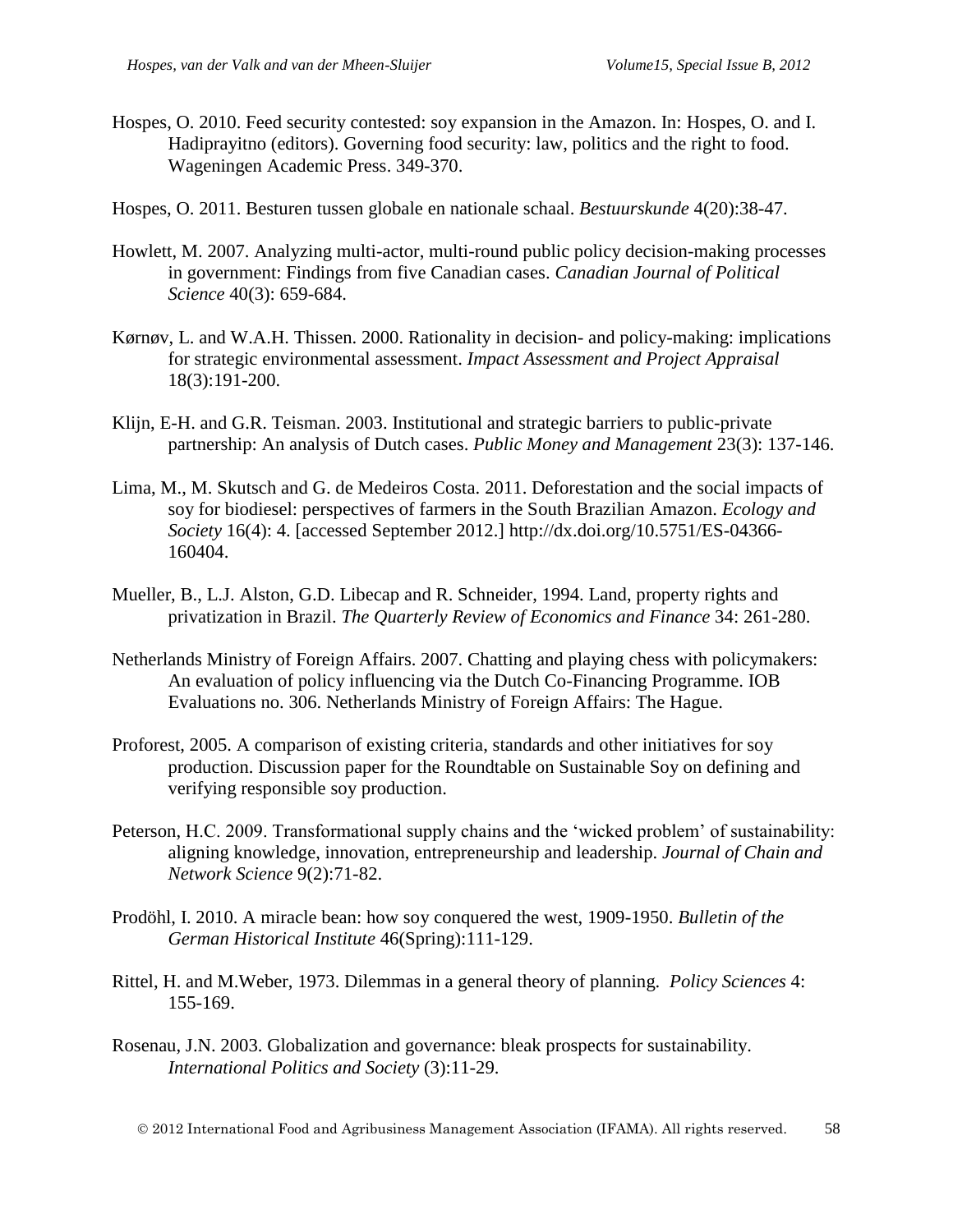- Schouten, A.M. and P. Glasbergen, 2011. Creating legitimacy in global private governance: The case of the Roundtable on Sustainable Palm Oil. *Ecological Economics* 70(11): 1891- 1899.
- Shurtleff. W and A. Aoyagi, 2007. A special report on the history of soybean production and trade around the world. A chapter from the unpublished manuscript: History of soybeans and soyfoods: 1100 B.C. to the 1980s. Soyinfo Center: California.
- Smith, T.M. and M. Fishlein, 2010. Rival private governance networks: competing to define the rules of sustainability performance. *Global Environmental Change* 20(3):511-522.
- Teisman, G. R. 2000. Models for research into decision-making processes: on phases, streams and decision-making rounds. *Public Administration* 78(4): 937-956.
- Valk, O.M.C. van der, J. van der Mheen-Sluijer and O. Hospes. 2012. Comparison of sustainable soy initiatives in Brazil and Argentina: Do multiple standards enhance sustainability? LEI Wageningen UR, the Hague.
- Visseren-Hamakers, I.J., B.J.M. Arts and P. Glasbergen.2011. Interaction management by partnerships: The case of biodiversity and climate change governance architecture interaction. *Global Environmental Politics* 11(4): 89-107.

# **Appendix 1.**

## **Key Sources and Lists of Interviewees**

1. The key document for the description of the first round (2004-2006) has been an evaluation report entitled 'Cordaid and the adoption of social responsibility criteria for soy production by companies' (Hospes 2006). The objective was to assess the efficiency and effectiveness of the Dutch development agency Cordaid in contributing to the adoption of social responsibility criteria for soy production by companies. For this purpose, the preparation and early development of the RTRS was reconstructed on the basis of analysis of archival data and through interviews in April-May 2006 with a wide range of people, both in Brazil and the Netherlands. This research provided a comprehensive view of different actors and initiatives involved in the promotion of sustainable soy in Brazil from 2004 till 2006, as reported by Hospes (2006).

The report was part of the evaluation by the Netherlands Ministry of Foreign Affairs of policy influencing through the Dutch Co-Financing Program (Netherlands Ministry of Foreign Affairs 2007), led by the first author of this article. The interviewed people for the evaluation of Cordaid and the adoption of social responsibility criteria for soy production were:

### *Cordaid:*

- Bob van Dillen, Lobbyist
- Wim Goris, Programme Officer Latin America Department

2012 International Food and Agribusiness Management Association (IFAMA). All rights reserved. 59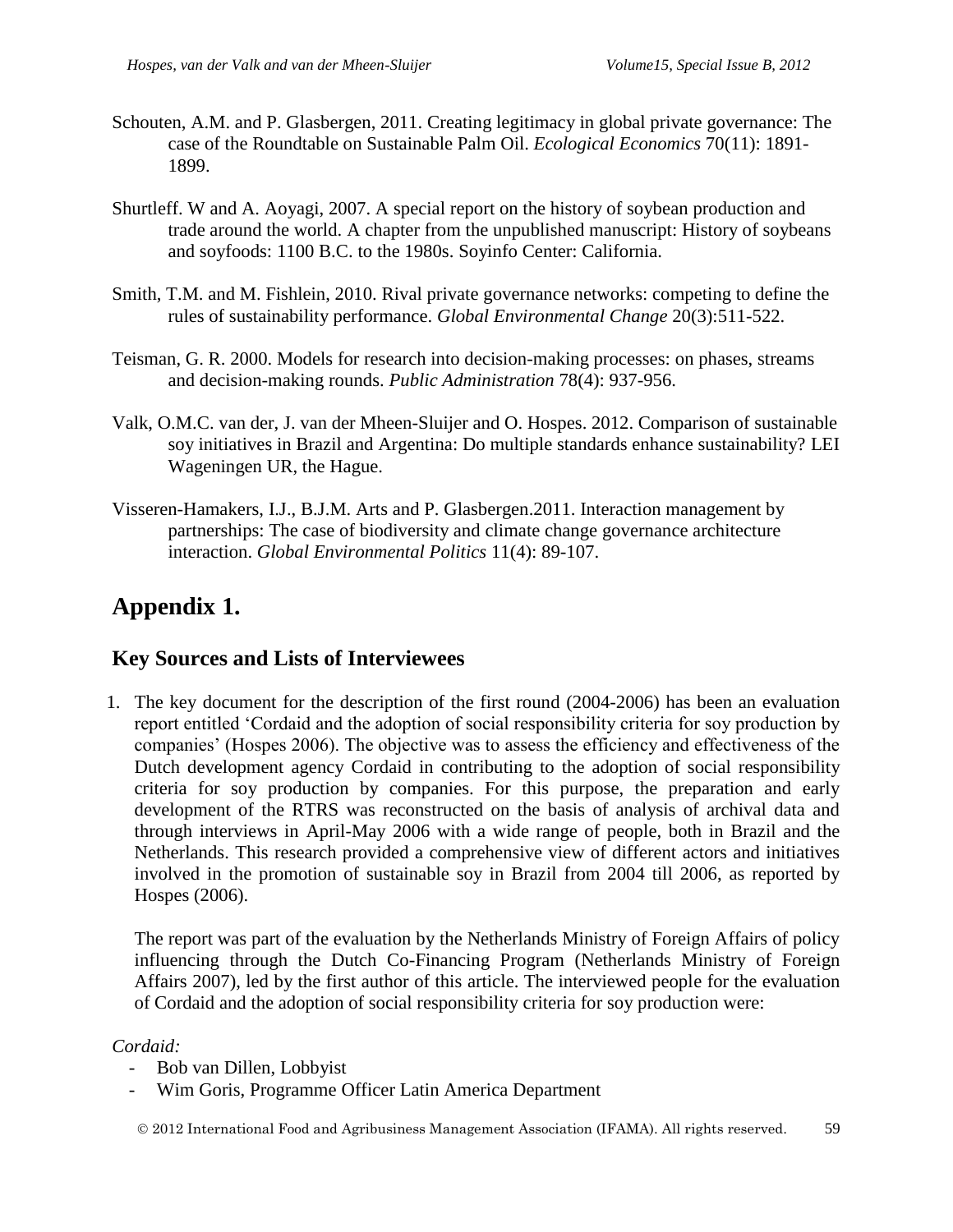- Dicky de Morrée, Policy Adviser and Programme Officer Latin America Department
- José Ruijter, Co-ordinator Quality, Policy and Strategy for Access to Markets *Partner organizations of Cordaid in Brazil:*
- Judson Barros, President, Funaguas
- Luis Eduardo Montenegro Castelo, Vice-President, Cebrac
- Padre Edilberto, Coordinator, FDA
- Mauricio Galinkin, President, Cebrac
- Marcus Roszinsky, Representative Fetraf in Parana state
- Lindomar Silva, Regional Secretary, Caritas
- Jane Souza, Agricultural Engineer, CPT and Caritas Para
- Marco Antonio Sperb Leite, Director, Cebrac
- Jax Nildo Aregao Pinto, Project Coordinator, CPT Para
- Altemir Tortelli, General Coordinator, Fetraf-Sul
- Rui Valença, Coordinator, Fetraf-Sul
- Agnes Vercauteren, Assistant International Relations, Fetraf-Sul

### *Business representatives in Brazil*

- Rodrigo Moreira, Complexo Soja, Cargill
- Luiz Antonio Regi, Manager Quality Department, IMCOPA
- Michel Henrique R. Santos, Manager Corporate Marketing & Communication, Bunge
- João Y. Shimada, Environment Department, Grupo André Maggi
- Adalgiso Telles, Director Corporate Marketing & Communication, Bunge
- Gilmar Tirapelle, Complexo Soja, Buyer of local soy, Cargill
- Ocimar de Camargo Villela, Environment Department, Grupo André Maggi

### *Business representatives in the Netherlands*

- Hessel Abbink Spaink, Corporate Social Responsibility, Rabobank International
- Frans Claassen, Director, Product Board for Margarines, Fats and Oils (MVO)
- W.G. van de Fliert, Secretary General, Dutch Association of Animal Feed Industry (Nevedi)
- Sjaak Hendriks, Manager Quality & Environment, Hema
- Simone A. Hertzberger, Head Quality and Product Integrity, Albert Heijn
- Frank van Ooijen, Director Corporate Communications / Corporate Social Responsibility Officer, Nutreco
- Richard W.A. Piechocki, Issue Manager, Rabobank Nederland
- Jan Kees Vis, Director Division Sustainable Agriculture, Unilever

### *Others:*

- Jan Maarten Dros, Consultant, AIDEnvironment
- Jan Gilhuis, Programme Officer Sustainable Soy, Solidaridad
- Henk Hartogh, Coordinator NWE/EWE programme, NC-IUCN
- Ronald T.R. Hiel, Partner, Schuttelaar & Partners
- Ilan Kruglianskas, Agriculture and Environment Programme, WWF-Brazil
- Tamara Mohr, Director, Both ENDS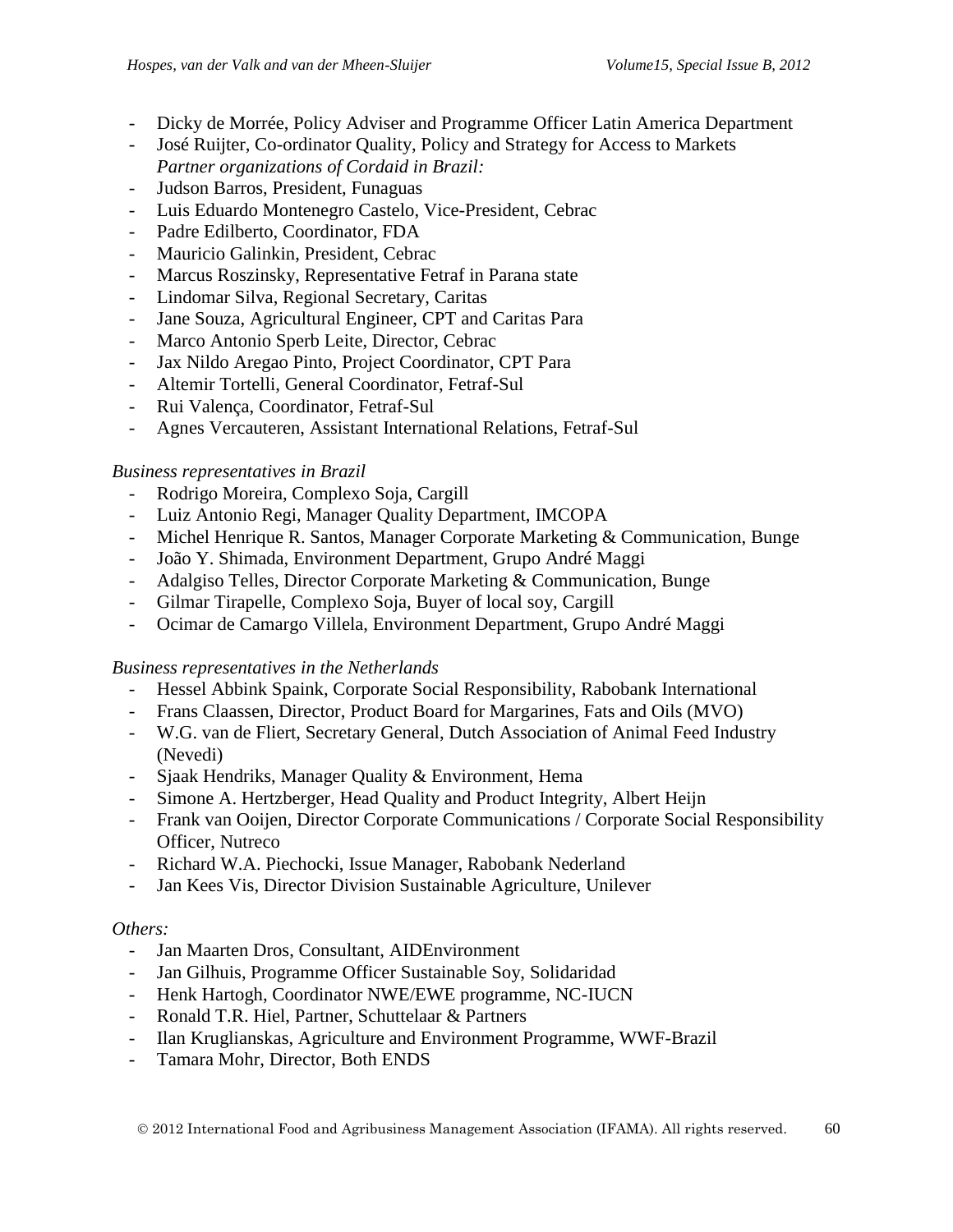- 2. The key source for the reconstruction of the second round (2006-2010) of decision-making and interactions between different actors and partnerships involved in the promotion of sustainable soy in Brazil has been the General Assembly of the RTRS in Sao Paulo in June 2010. The first author was an observer at this General Assembly. He combined informal interviewing at the General Assembly with analysis of minutes of board meetings to explore why Aprosoja and ABIOVE had resigned from membership of the RTRS. Given the sensitivity of the issue and busy schedules of participants, interviewing of key players (Aprosoja, ABIOVE, Cargill, members of RTRS board) was informal and focused on one issue: the background and motives of Aprosoja and ABIOVE to resign from the RTRS.
- 3. The key source for describing the third round (2010-now) has been the comparative study of sustainable soy initiatives in Brazil and Argentina, conducted by the three authors of this article: Van der Valk, Mheen-Sluijer and Hospes (2012). Two key questions of this study are: can we speak of rivalry in sustainability schemes? do multiple standards enhance or obstruct sustainability? To address these questions for the Brazilian context, four initiatives and their interactions were analyzed on the basis of analysis of written sources (evaluation reports, annual reports, minutes of meetings, websites) and interviews with stakeholders in Brazil and the Netherlands in February-March 2010: the RTRS, Agricultura Certificada, Soja Plus and the Soy Moratorium. The interviewed people are members of the RTRS (WWF, Instituto Ethos, Solidaridad, ADM, Grupo Los Grobo, Andre Maggi) or initiators of Soja Plus (ABIOVE, Aprosoja).

The interviewed people were:

- *a) In Brazil:*
- Carlo Lovatelli, ABIOVE and Soja Plus
- Diego di Martino, ADM Brazil
- Marcelo Duarte Monteiro, Aprosoja
- Cassio Franco Moreira, WWF-Brazil
- Bernardo Pires, ABIOVE
- João Shimada, Grupo Andre Maggi
- Ricardo Manoel Arioli Silva, Aprosoja
- Fabio Trigueirinho, ABIOVE, Soja Plus and Instituto Ethos
- Alex Ehrenhaus, Grupo Los Grobo
- *b) In the Netherlands:*
- Marieke Leegwater, Product Board for Margarines, Fats and Oils (MVO)
- Pieter Sijbrandi, Solidaridad